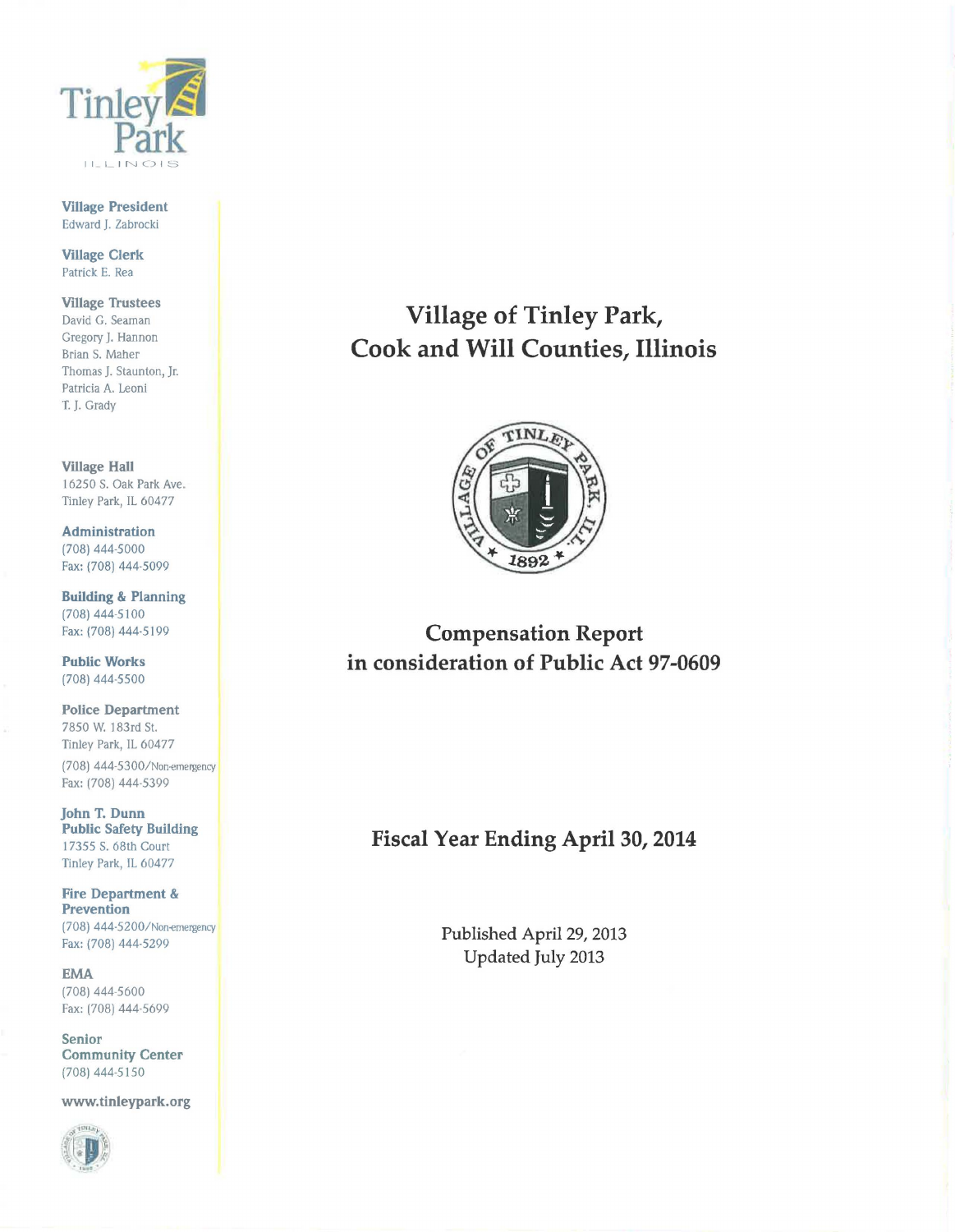

Village President Edward J. Zabrocki

Village Clerk Patrick E. Rea

Village Trustees David G. Seaman Gregory J. Hannon Brian S. Maher Thomas J. Staunton, Jr. Patricia A. Leoni T. J. Grady

Village Hall 16250 S. Oak Park Ave. Tinley Park, IL 60477

Administration (708) 444-5000 Fax: (708) 444-5099

Building & Planning (708) 444-5 I 00 Fax: (708) 444-5199

Public Works (708) 444-5500

Police Department 7850 W. 183rd St. Tinley Park, IL 60477 (708) 444-5300/Non-emeigency Fax: (708) 444.5399

John T. Dunn Public Safety Building 17355 S. 68th Court Tinley Park, IL 60477

Fire Department & Prevention (708) 444-5200/Non-emergency Fax: (708) 444-5299

EMA (708) 444·5600 Fax: (708) 444-5699

Senior Community Center (708) 444·5 I SO

www.tinleypark.org



# **EMPLOYEE COMPENSATION**

In August 2011 Public Act 97-0609 became law. This Act amended the Illinois Open Meetings Act and the Illinois Pension Code and requires additional disclosures to be provided by Illinois public bodies.

The Act requires that all Illinois Municipal Retirement Fund (IMRF) employers must post information for each employee having a total compensation package that exceeds \$75,000 per year within 6 days of approval of a budget.

The Act also provides that any IMRF employer that approves an employee's total compensation package equal to or in excess of \$150,000 per year must post the total compensation package at least 6 days before the approval of a budget.

For purposes of the Act, "Total Compensation Package" means payment by the employer to the employee for salary, health insurance, a housing allowance, a vehicle allowance, a clothing allowance, bonuses, loans, vacation days granted, and sick days granted. This definition of "Total Compensation Package" includes only items that are paid directly to the employee, and not expenses incurred by the employer for the benefit of the employee. Accordingly, expenses such as health insurance premiums, and retirement system contributions paid by the Village to companies or individuals other than the employees would not be included in the computation of the Total Compensation Package. An employee's vacation time is provided in accordance with Section 6.6 of the Village of Tinley Park Personnel Manual and is included within the salary for the position and is not an additional compensation benefit. The Village does not provide employees sick days. Additionally, as noted above, under the provisions of the Act, the Village is only required to provide disclosure of employees participating in the IMRF pension system.

Following the definition of Total Compensation Package as provided in the Act, the Village of Tinley Park does not have any employees subject to the \$150,000 separate disclosure requirements of the Act.

The language of the Act does not clearly define how this disclosure should be presented. The Village is providing the attached list of employees by both name and position whose "true" Total Compensation Package exceeds \$150,000, inclusive of such other costs incurred and paid by the Village that benefit the employee. All employees meeting this benchmark, including those covered by other pension or retirement systems, are included. The information within this report is on a projected basis for the fiscal year beginning May 1, 2013 and ending April 30, 2014.

Brad L. Bettenhausen Village Treasurer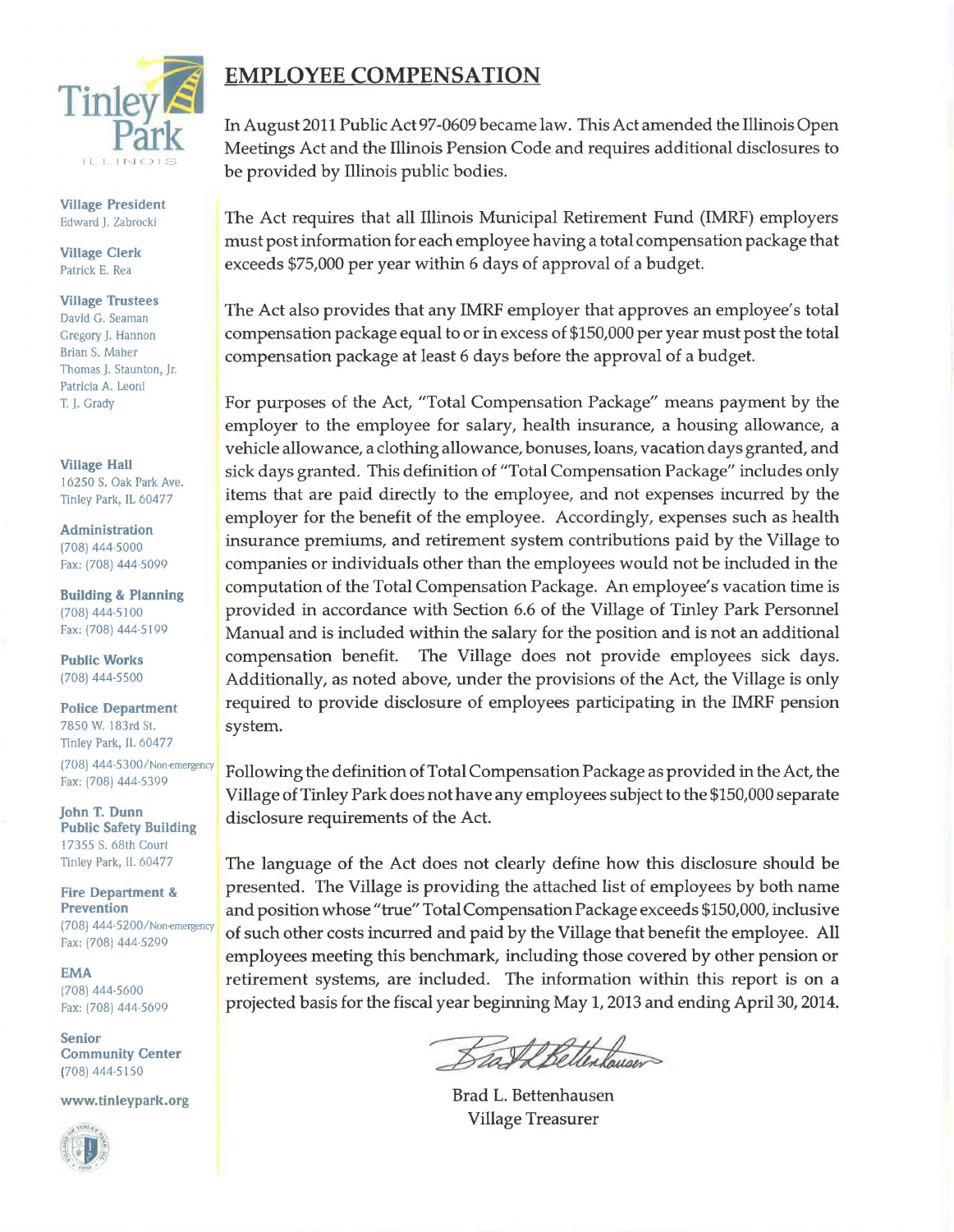#### **Village of Tinley Park, Illinois Employee Compensation April 30, 2013**

|                                         |                                                                |                    | Other           | Retirement       | Health           | Other           | Total              | Provided                                 |
|-----------------------------------------|----------------------------------------------------------------|--------------------|-----------------|------------------|------------------|-----------------|--------------------|------------------------------------------|
| Name                                    | <b>Position</b>                                                | Salary             | Comp.           | /Pension         | Insurance        | <b>Benefits</b> | Compensation       | Vehicle                                  |
|                                         |                                                                |                    |                 |                  |                  |                 |                    |                                          |
| NIEHAUS, SCOTT                          | <b>VILLAGE MANAGER</b>                                         | 148,365            | 1,260           | 34,140           | 8,101            | 385             | 192,251            | x                                        |
| NEUBAUER, STEVEN                        | POLICE CHIEF                                                   | 126,027            | 1,120<br>10,640 | 33,885           | 24,663           | 205             | 185,900            | $\pmb{\mathsf{x}}$                       |
| VACCARO, STEVEN<br>DUNN, KENNETH        | COMMANDER - ADMINISTRATION<br><b>FIRE CHIEF</b>                | 110,157<br>129,808 | 2,340           | 32,193<br>27,496 | 24,613<br>14,506 | 137<br>105      | 177,740<br>174,255 | $\pmb{\mathsf{x}}$<br>$\pmb{\mathsf{x}}$ |
| BETTENHAUSEN, BRAD                      | TREASURER/FINANCE DIRECTOR                                     | 129,760            | 2,340           | 29,768           | 8,076            | 335             | 170,279            |                                          |
| WORKOWSKI, KEVIN                        | <b>ASST DIR PUBLIC WORKS</b>                                   | 113,487            | 2,340           | 26,215           | 24,694           | 148             | 166,884            | x                                        |
| MC CAIN, PATRICK                        | COMMANDER - INVESTIGATIONS                                     | 110,157            | 8,480           | 31,617           | 15,908           | 137             | 166,300            | $\pmb{\mathsf{x}}$                       |
| <b>BUTLER, CHRISTOPHER</b>              | SERGEANT                                                       | 99,715             | 11,098          | 29,532           | 25,677           | 125             | 166,147            | $\pmb{\mathsf{x}}$                       |
| DEVINE, WILLIAM                         | SERGEANT                                                       | 99,715             | 11,098          | 29,532           | 25,596           | 125             | 166,066            | $\pmb{\mathsf{x}}$                       |
| PERSHA, DARREN                          | SERGEANT                                                       | 99,715             | 11,074          | 29,525           | 25,596           | 125             | 166,035            | $\pmb{\mathsf{x}}$                       |
| SULLIVAN, KEITH                         | SERGEANT                                                       | 99,715             | 9,718           | 29,164           | 25,596           | 125             | 164,318            | x                                        |
| SCHEPERS, DALE                          | <b>DIRECTOR-PUBLIC WORKS</b>                                   | 120,531            | 720             | 28,089           | 13,471           | 235             | 163,046            | x                                        |
| <b>FARICELLI, CHARLES</b>               | SERGEANT                                                       | 99,715             | 10,354          | 29,333           | 21,047           | 125             | 160,575            | x                                        |
| CAMPBELL, ANTHONY                       | SERGEANT                                                       | 99,715             | 11,098          | 29,532           | 17,183           | 187             | 157,715            | $\pmb{\mathsf{x}}$                       |
| POPP, JONATHAN                          | SERGEANT                                                       | 99,715             | 11,098          | 29,532           | 17,234           | 125             | 157,704            | x                                        |
| SCHULTZ, KEVIN                          | SERGEANT                                                       | 99,715             | 11,770          | 29,711           | 14,139           | 125             | 155,461            | x                                        |
| MERTENS, MICHAEL                        | ASST. VILLAGE MANAGER                                          | 116,961            | 1,260           | 25,248           | 8,101            | 210<br>199      | 151,780            | x                                        |
| HUGHES, TIMOTHY<br><b>BOLING, JOHN</b>  | FACILITY/FLEET SUPERINTENDENT<br>PATROL OFFICER - INVESTIGATOR | 105,345<br>83,096  | 2,340<br>12,995 | 23,422<br>25,608 | 19,334<br>25,596 | 114             | 150,640<br>147,409 | x<br>$\pmb{\mathsf{x}}$                  |
| CONNOLLY, AMY                           | DIRECTOR-PLANNING                                              | 100,832            | 210             | 21,166           | 24,613           | 224             | 147,045            | $\pmb{\mathsf{x}}$                       |
| MASON, LORELEI                          | SERGEANT - INVESTIGATIONS                                      | 99,715             | 9,130           | 29,007           | 8,385            | 125             | 146,363            | $\pmb{\mathsf{x}}$                       |
| MC MAHON, MICHAEL                       | PATROL OFFICER - INVESTIGATOR                                  | 83,096             | 11,555          | 25,224           | 25,596           | 114             | 145,585            | $\pmb{\mathsf{x}}$                       |
| TENCZA, STANLEY                         | PATROL OFFICER - TAC UNIT                                      | 83,096             | 11,555          | 25,224           | 25,596           | 114             | 145,585            | x                                        |
| BALZANTO, JR, ANTHONY                   | PATROL OFFICER - INVESTIGATOR                                  | 83,096             | 11,365          | 25,174           | 25,596           | 114             | 145,344            | x                                        |
| VIOLETTO, JR, RAYMOND                   | PATROL OFFICER - INVESTIGATOR                                  | 83,096             | 11,315          | 25,160           | 25,596           | 114             | 145,281            | $\pmb{\mathsf{x}}$                       |
| DIORIO, BOB                             | PATROL OFFICER - CANINE                                        | 83,096             | 10,835          | 25,033           | 25,596           | 301             | 144,860            | $\pmb{\mathsf{x}}$                       |
| DAJANI, OSAMAH                          | PATROL OFFICER                                                 | 83,096             | 10,835          | 25,033           | 25,596           | 114             | 144,673            | $\pmb{\mathsf{x}}$                       |
| <b>BORAK, KELLY</b>                     | STREET SUPERINTENDENT                                          | 105,345            | 720             | 22,448           | 15,959           | 137             | 144,609            | x                                        |
| JARDINE, JEFFREY                        | PATROL OFFICER                                                 | 83,096             | 10,275          | 24,883           | 25,677           | 176             | 144,107            | x                                        |
| BATSCH, WILLIAM                         | PATROL OFFICER                                                 | 83,096             | 10,251          | 24,877           | 25,677           | 176             | 144,076            | x                                        |
| HEIM, SCOTT                             | PATROL OFFICER                                                 | 83,096             | 10,275          | 24,883           | 25,596           | 114             | 143,964            | $\pmb{\mathsf{x}}$                       |
| O'HERN, MICHAEL                         | PATROL OFFICER - TRAFFIC SFTY                                  | 83,096             | 10,275          | 24,883           | 25,596           | 114             | 143,964            | $\pmb{\mathsf{x}}$                       |
| ROCKAITIS, RANDALL                      | PATROL OFFICER                                                 | 83,096             | 9,555           | 24,691           | 25,677           | 114             | 143,133            | $\pmb{\mathsf{x}}$                       |
| CAPPOS, THOMAS                          | PATROL OFFICER                                                 | 83,096             | 9,531           | 24,685           | 25,596           | 114             | 143,022            | x                                        |
| RIORDAN, DANIEL                         | SENIOR FIRE INSPECTOR F-2                                      | 89,482             | 3,240           | 25,257           | 24,694           | 129             | 142,801            | x                                        |
| DUBISH, PERRY<br>LUKE, TIMOTHY          | PATROL OFFICER<br>PATROL OFFICER                               | 83,096<br>83,096   | 9,291<br>9,267  | 24,621<br>24,615 | 25,596<br>25,596 | 176<br>114      | 142,779<br>142,687 | x<br>x                                   |
| ROBERTS, STEVEN                         | PATROL OFFICER                                                 | 83,096             | 8,835           | 24,500           | 25,677           | 114             | 142,221            | $\pmb{\mathsf{x}}$                       |
| COSSIDENTE, JEFFREY                     | FOREMAN-WATER DEPARTMENT                                       | 96,342             | 720             | 20,320           | 24,694           | 125             | 142,202            |                                          |
| LONDON, SONNY                           | PATROL OFFICER                                                 | 83,096             | 8,835           | 24,500           | 25,596           | 114             | 142,140            | x                                        |
| DORIAN, DAVID                           | PATROL OFFICER                                                 | 83,096             | 8,355           | 24,372           | 25,677           | 114             | 141,613            | x                                        |
| FABISZAK, MARK                          | PATROL OFFICER                                                 | 83,096             | 8,307           | 24,359           | 25,596           | 114             | 141,471            | $\pmb{\mathsf{x}}$                       |
| DWYER, DOUGLAS                          | PATROL OFFICER                                                 | 83,096             | 8,251           | 24,344           | 25,596           | 176             | 141,462            | $\pmb{\mathsf{x}}$                       |
| PULCHINSKI, DUANE                       | PATROL OFFICER                                                 | 83,096             | 10,575          | 24,963           | 21,047           | 176             | 139,857            | $\pmb{\mathsf{x}}$                       |
| WALKER, DAVID                           | PATROL OFFICER                                                 | 83,096             | 10,251          | 24,877           | 21,047           | 301             | 139,572            | $\pmb{\mathsf{x}}$                       |
| RINGHOFER, WILLIAM                      | PATROL OFFICER                                                 | 83,096             | 10,275          | 24,883           | 21,047           | 114             | 139,416            | X                                        |
| MONTALBANO, BURTON                      | PATROL OFFICER                                                 | 83,096             | 10,275          | 24,883           | 21,047           | 114             | 139,416            | x                                        |
| CARLIN, CHANTAL                         | SUPERVISOR-TELECOMMUNICATIONS                                  | 92,134             | 2,790           | 19,395           | 24,613           | 137             | 139,069            |                                          |
| HILL, KENNETH                           | PATROL OFFICER                                                 | 83,096             | 9,555           | 24,691           | 21,047           | 114             | 138,504            | X                                        |
| ST. JOHN, PATRICK                       | PATROL OFFICER                                                 | 83,096             | 9,531           | 24,685           | 21,047           | 114             | 138,473            | x                                        |
| SCHMECKPEPER, GREGORY                   | PATROL OFFICER                                                 | 83,096             | 9,465           | 24,667           | 21,047           | 114             | 138,390            | x                                        |
| HORBACZEWSKI, KEVIN<br>ADAMSKI, RICHARD | PATROL OFFICER<br>PATROL OFFICER                               | 83,096<br>83,096   | 8,811<br>9,507  | 24,493<br>24,679 | 21,047<br>19,703 | 176<br>114      | 137,623<br>137,098 | x                                        |
| HORAN, PATRICK                          | HUMAN RESOURCE DIRECTOR                                        | 90,852             | 1,710           | 19,398           | 24,613           | 137             | 136,710            | x                                        |
| POULOS, TIMOTHY                         | PATROL OFFICER                                                 | 83,096             | 10,835          | 25,033           | 17,183           | 114             | 136,260            | X                                        |
| TRINIDAD, HEATHER                       | PATROL OFFICER - SCHOOL RES.                                   | 83,096             | 10,835          | 25,033           | 16,512           | 114             | 135,589            | $\pmb{\mathsf{x}}$                       |
| VEGA JR., JOSE                          | PATROL OFFICER                                                 | 83,096             | 6,915           | 23,988           | 21,047           | 127             | 135,173            | x                                        |
| GRABS, WILLIAM                          | PATROL OFFICER                                                 | 83,096             | 6,915           | 23,988           | 21,047           | 114             | 135,160            | x                                        |
| <b>BAKER, IVAN</b>                      | DIR. OF ECONOMIC DEVELOPMENT                                   | 103,880            | 720             | 22,505           | 7,533            | 199             | 134,837            | x                                        |
| <b>BISHOP, BRYAN</b>                    | PATROL OFFICER                                                 | 83,096             | 9,507           | 24,679           | 17,234           | 114             | 134,630            | x                                        |
| QUINN, JIMMY                            | FOREMAN-STREET                                                 | 93,531             | 720             | 19,610           | 20,001           | 125             | 133,987            |                                          |
| SHERVINO, ROBERT                        | PATROL OFFICER                                                 | 83,096             | 9,531           | 24,685           | 16,512           | 114             | 133,938            | X                                        |
| ROSILLO, RUDY                           | PATROL OFFICER                                                 | 83,096             | 8,835           | 24,500           | 17,183           | 121             | 133,734            | $\pmb{\mathsf{x}}$                       |
| QUINN, DANNY                            | <b>HEAD MECHANIC</b>                                           | 88,123             | 720             | 19,330           | 24,613           | 125             | 132,911            |                                          |
| URBANSKI, JOHN                          | FOREMAN-ELECTRIC                                               | 90,771             | 1,980           | 21,299           | 18,694           | 125             | 132,869            |                                          |
| <b>BONAREK, MELISSA</b>                 | PATROL OFFICER                                                 | 83,096             | 7,947           | 24,263           | 17,188           | 172             | 132,666            | x                                        |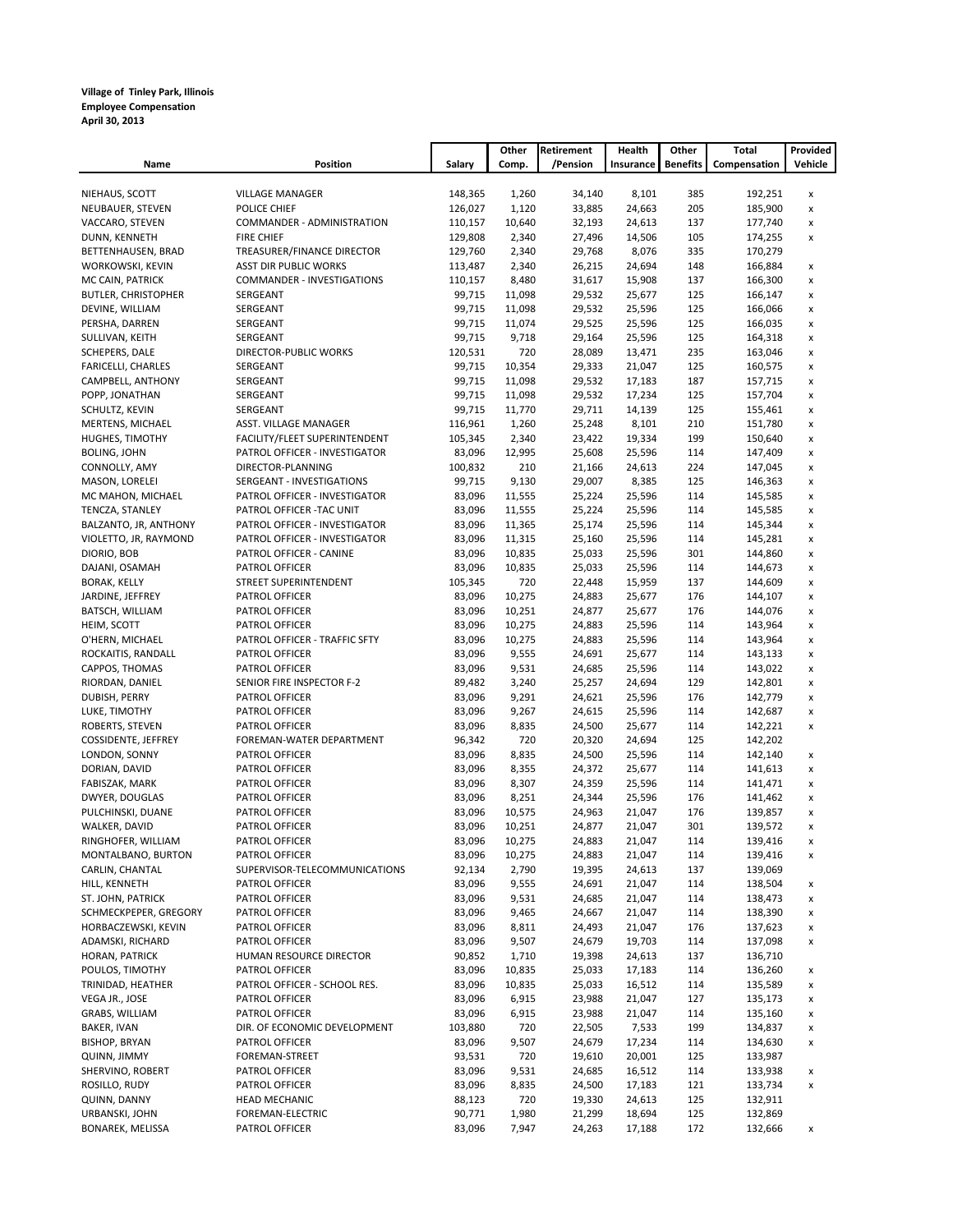| TILTON, STEVEN          | ASST. VILLAGE MANAGER ADMIN              | 100,891 | 720       | 22,523 | 8,101  | 210       | 132,445            | x                  |
|-------------------------|------------------------------------------|---------|-----------|--------|--------|-----------|--------------------|--------------------|
| FLANNERY, DELYNN        | PATROL OFFICER                           | 83,096  | 9,531     | 24,685 | 14,986 | 114       | 132,412            | x                  |
| MC NEELY, DONALD        | <b>BUILDING COMMISSIONER</b>             | 92,232  | 2,340     | 19,668 | 17,966 | 152       | 132,358            | x                  |
| BROWN, MICHAEL          | PATROL OFFICER                           | 83,096  | 8,235     | 24,340 | 16,512 | 114       | 132,297            | x                  |
| BORROWDALE, RUSSELL     | PATROL OFFICER                           | 83,096  | 8,227     | 24,338 | 16,512 | 114       | 132,286            | x                  |
| ZYLKA, MATTHEW          | PATROL OFFICER                           | 83,096  | 8,811     | 24,493 | 14,254 | 293       | 130,947            | x                  |
| SZYMUSIAK, BRYAN        | PATROL OFFICER                           | 83,096  | 6,195     | 23,796 | 16,512 | 176       | 129,775            | $\pmb{\mathsf{x}}$ |
| SKORNIAK, AMY           | PATROL OFFICER                           | 83,096  | 5,835     | 23,700 | 16,512 | 176       | 129,319            | x                  |
| DOBYNS, MARY            | FOREMAN-STREET                           | 96,342  | 3,060     | 21,099 | 8,101  | 125       | 128,727            |                    |
| WOOD, BRIAN             | PATROL OFFICER                           | 83,096  | 8,835     | 24,500 | 11,325 | 172       | 127,927            | X                  |
| SCHMIDT, DAVID          | PATROL OFFICER                           | 83,096  | 8,115     | 24,308 | 11,260 | 176       | 126,955            | x                  |
| <b>BONAREK, JOHN</b>    | PATROL OFFICER - INVESTIGATOR            | 83,096  | 9,545     | 24,689 | 8,385  | 114       | 125,829            | x                  |
| STOINER, JASON          | PATROL OFFICER                           | 83,096  | 9,345     | 24,635 | 8,410  | 176       | 125,662            | x                  |
| DINASO, JOSEPH          | PATROL OFFICER                           | 83,096  | 8,835     | 24,500 | 8,385  | 176       | 124,992            | x                  |
| HASAN, FADI             | PATROL OFFICER                           | 83,096  | 8,787     | 24,487 | 8,385  | 114       | 124,869            | x                  |
| KROTSER, BRIAN          | PATROL OFFICER                           | 83,096  | 9,555     | 24,691 | 6,608  | 176       | 124,126            | x                  |
| <b>BARDEN, TROY</b>     | PATROL OFFICER                           | 83,096  | 7,597     | 24,170 | 8,410  | 114       | 123,387            | x                  |
| TRINIDAD, ANTHONY       | PATROL OFFICER                           | 83,096  | 7,395     | 24,116 | 8,385  | 114       | 123,106            | x                  |
| GIBSON, RUTH            | SENIOR ACCOUNTANT                        | 84,259  | 720       | 19,057 | 16,577 | 212       | 120,825            |                    |
| LODE, GENE              | INSPECTOR-PLUMBING                       | 77,889  | 720       | 16,602 | 24,613 | 114       | 119,939            |                    |
| KORTUM, LISA            | LEAD TELECOMMUNICATOR                    | 66,477  | 6,502     | 20,491 | 24,613 | 187       | 118,270            |                    |
| STRZELCZYK, KENNETH     | <b>MAINTENANCE MAN</b>                   | 74,152  | 1,800     | 17,389 | 24,694 | 114       | 118,149            |                    |
|                         |                                          |         | 720       |        |        | 362       |                    |                    |
| BUDWASH, SANDRA         | SENIOR ACCOUNTANT                        | 81,801  |           | 17,975 | 16,577 |           | 117,435            |                    |
| GROSSI, STEVEN          | MAINTENANCE MAN                          | 74,152  | 1,980     | 16,488 | 24,694 | 114       | 117,428            |                    |
| SOGA, RICHARD           | MAINTENANCE MAN                          | 74,152  | 3,780     | 19,283 | 20,001 | 114       | 117,330            |                    |
| <b>CZUCHRA, DERRICK</b> | MAINTENANCE MAN                          | 74,152  | 3,300     | 18,634 | 20,001 | 114       | 116,201            |                    |
| MC GINNIS, WALTER       | MAINTENANCE MAN                          | 74,152  | 3,300     | 17,586 | 20,001 | 114       | 115,153            |                    |
| WYLETA, ROBERT          | MAINTENANCE MAN                          | 74,152  | 2,340     | 18,208 | 20,001 | 134       | 114,835            |                    |
| BORROWDALE, BETTY       | RECORDS SUPERVISOR                       | 77,058  | 3,780     | 17,152 | 16,577 | 125       | 114,692            |                    |
| <b>BRUNING, LOUISE</b>  | ADMINISTRATIVE ASST TO MAYOR             | 80,577  | 2,340     | 17,492 | 13,471 | 69        | 113,949            |                    |
| ROMANOW, JACLYN         | TELECOMMUNICATOR - ADMIN ASST            | 62,650  | 8,473     | 17,488 | 24,694 | 114       | 113,418            |                    |
| RAINS, SCOTT            | PATROL OFFICER                           | 73,174  | 4,952     | 20,821 | 12,057 | 297       | 111,301            | x                  |
| MALESKI, DENNIS         | <b>COMPUTER TECHNICIAN</b>               | 69,486  | 720       | 15,310 | 24,664 | 351       | 110,531            |                    |
| KOOIMA, HOWARD          | <b>MECHANIC</b>                          | 75,608  | 0         | 16,672 | 17,995 | $\pmb{0}$ | 110,275            |                    |
| KELLY, KEVIN            | MAINTENANCE MAN                          | 74,152  | 2,340     | 16,612 | 16,577 | 114       | 109,795            |                    |
| KOPANSKI, THOMAS        | WATER & SEWER SUPERINTENDENT             | 83,160  | $\pmb{0}$ | 18,337 | 8,091  | 137       | 109,724            |                    |
| BACHMAN, JONATHAN       | MAINTENANCE MAN                          | 74,152  | 2,340     | 16,969 | 15,908 | 176       | 109,545            |                    |
| UNFILLED                | PATROL OFFICER                           | 60,403  | 4,111     | 17,064 | 27,820 | 57        | 109,455 x          |                    |
| UNFILLED                | PATROL OFFICER                           | 60,403  | 4,111     | 17,064 | 27,820 | 57        | 109,455 x          |                    |
| <b>GALATI, DAVID</b>    | <b>MAINTENANCE WORKER</b>                | 64,064  | 2,160     | 18,104 | 24,694 | 301       | 109,323            |                    |
| CLEMMER, STEPHEN        | LEAD COMPUTER TECHNICIAN                 | 74,865  | 1,260     | 16,803 | 15,959 | 351       | 109,238            |                    |
| LORENZEN, ALLEN         | <b>MAINTENANCE WORKER</b>                | 64,064  | 720       | 19,659 | 24,613 | 176       | 109,232            |                    |
| CONDON, JEAN            | ADMINISTRATIVE ASST TO BOARD             | 80,577  | 2,340     | 17,541 | 8,101  | 165       | 108,723            |                    |
| YOUNG, MARTIN           | <b>MAINTENANCE WORKER</b>                | 64,542  | 1,260     | 18,032 | 24,694 | 129       | 108,657            |                    |
| JOHNSON, GREGORY        | MAINTENANCE WORKER                       | 64,542  | 2,340     | 16,286 | 24,694 | 127       | 107,989            |                    |
| GODETTE, LAURA          | <b>DEPUTY CLERK</b>                      | 71,593  | 300       | 15,116 | 20,591 | 187       | 107,787            |                    |
| <b>BRAZITIS, NICOLE</b> | TELECOMMUNICATOR                         | 62,650  | 3,821     | 16,198 | 24,613 | 114       | 107,395            |                    |
| FLOWERS, JANE           | LEAD TELECOMMUNICATOR                    | 66,477  | 5,062     | 19,004 | 15,959 | 125       | 106,628            |                    |
| MITTELMAN, JONATHAN     | PATROL OFFICER                           | 64,376  | 5,598     | 18,648 | 17,183 | 114       | 105,919 x          |                    |
| SCHOLZ, ANDREW          | MAINTENANCE WORKER                       | 64,064  | 720       | 15,992 | 24,694 | 351       | 105,820            |                    |
| SCHOLZ, EILEEN          |                                          | 84,259  |           |        | 0      |           |                    |                    |
| JENNINGS, PETERSON      | SENIOR ACCOUNTANT                        |         | 1,656     | 19,478 |        | 362       | 105,755<br>104,969 |                    |
|                         | PATROL OFFICER                           | 64,376  | 4,848     | 18,448 | 17,183 | 114       |                    | x                  |
| SANCHEZ, LAURA          | PATROL OFFICER                           | 68,661  | 6,900     | 20,137 | 8,385  | 351       | 104,434            | x                  |
| LORENDO, STEVE          | FIRE INSPECTOR I                         | 69,638  | 720       | 14,767 | 18,694 | 351       | 104,170            |                    |
| STALEY, JENNIFER        | LEAD TELECOMMUNICATOR                    | 64,043  | 5,760     | 17,551 | 15,908 | 158       | 103,420            |                    |
| HARVEY, KEITH           | MAINTENANCE WORKER                       | 64,064  | 720       | 17,653 | 20,591 | 114       | 103,142            |                    |
| LAPHEN, MORRIS          | MAINTENANCE WORKER                       | 64,064  | 720       | 13,624 | 24,613 | 114       | 103,135            |                    |
| CHAMBERS, MICHAEL       | INSPECTOR-ELECTRICAL                     | 64,646  | 0         | 12,974 | 24,694 | 176       | 102,490            |                    |
| HAWK, KENNETH           | TELECOMMUNICATOR                         | 62,650  | 4,248     | 18,158 | 16,577 | 146       | 101,779            |                    |
| NICE, LARRY             | MAINTENANCE WORKER                       | 64,542  | 2,340     | 14,370 | 20,001 | 114       | 101,367            |                    |
| <b>EMMETT, MICHAEL</b>  | MAINTENANCE MAN                          | 74,152  | 2,340     | 16,574 | 8,101  | 114       | 101,280            |                    |
| CASPER, CATHERINE       | TELECOMMUNICATOR                         | 62,650  | 4,361     | 17,123 | 16,628 | 114       | 100,875            |                    |
| KOWSKI, MICHAEL         | PLANNER II                               | 67,453  | 690       | 14,122 | 16,628 | 125       | 99,019             |                    |
| MONDT, FREDERICK        | PATROL OFFICER                           | 64,376  | 5,926     | 18,735 | 8,385  | 114       | 97,537             | x                  |
| MC DONNELL, TASHA       | TELECOMMUNICATOR                         | 62,650  | 3,821     | 14,463 | 15,989 | 176       | 97,098             |                    |
| HRUBY, RYAN             | PATROL OFFICER                           | 64,376  | 5,408     | 18,597 | 8,402  | 114       | 96,898             | x                  |
| GAWRON, SEAN            | PATROL OFFICER                           | 64,376  | 5,124     | 18,522 | 8,385  | 176       | 96,583             | x                  |
| DAVISSON, ROGER         | PATROL OFFICER                           | 64,376  | 4,890     | 18,459 | 8,385  | 176       | 96,286             | x                  |
| SPOSATO, MICHAEL        | MAINTENANCE WORKER                       | 64,064  | 720       | 14,366 | 16,628 | 114       | 95,892             |                    |
| ZAMZOW, ROBERT          | <b>HEALTH &amp; CNSMER PROTECT OFFCR</b> | 62,650  | 720       | 15,103 | 16,577 | 351       | 95,401             |                    |
| COUCH, WILLIAM          | MECHANIC                                 | 63,128  | 360       | 14,749 | 16,628 | 114       | 94,980             |                    |
| BRAUN, WALTER           | MAINTENANCE WORKER                       | 55,266  | 600       | 13,158 | 24,694 | 114       | 93,831             |                    |
| WOOD, SCOTT             | MAINTENANCE WORKER                       | 55,266  | 1,200     | 12,264 | 24,613 | 114       | 93,457             |                    |
|                         |                                          |         |           |        |        |           |                    |                    |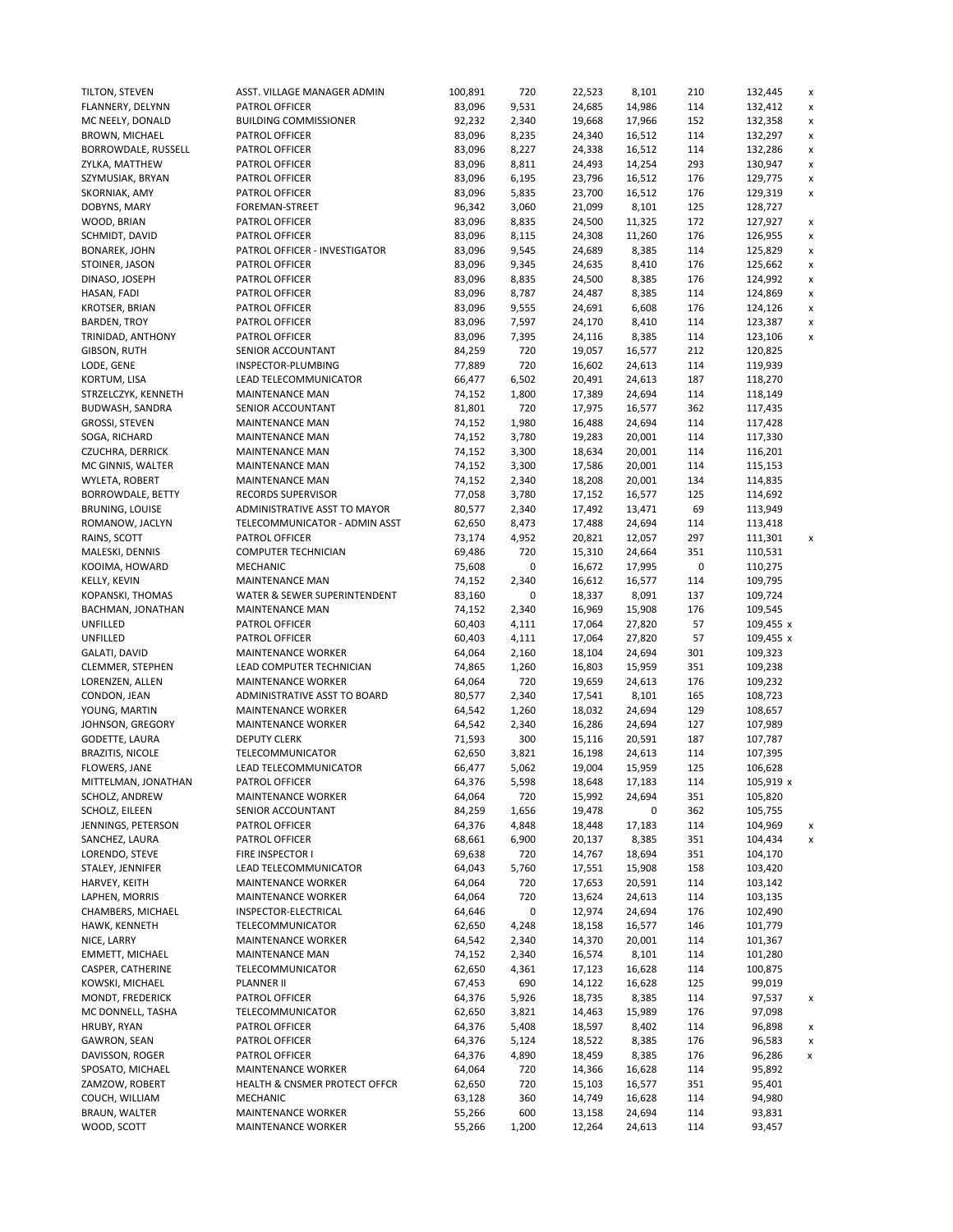| WAISHWELL, JOHN           | <b>MAINTENANCE WORKER</b>       | 55,266 | 720       | 12,527 | 24,613    | 114 | 93,239                             |
|---------------------------|---------------------------------|--------|-----------|--------|-----------|-----|------------------------------------|
| DOBNER, JOHN              | CODE ENFORCEMENT COMMISSIONER   | 63,822 | 1,800     | 13,694 | 13,471    | 81  | 92,868                             |
| FITZPATRICK, JOSEPH       | MAINTENANCE WORKER              | 55,266 | 1,680     | 14,471 | 20,001    | 351 | 91,769                             |
| MC CAHILL, MARY           | <b>CLERK MATRON - FULL TIME</b> | 47,484 | 5,249     | 13,335 | 24,694    | 114 | 90,875                             |
| WATSON, VICTORIA          | TELECOMMUNICATOR                | 62,650 | 4,361     | 14,902 | 8,101     | 74  | 90,086                             |
| CARR, PATRICK             | <b>EMA DIRECTOR</b>             | 70,212 | 0         | 19,636 | 0         | 0   | 89,848<br>$\lambda$                |
| PORCARO, RICHARD          | PATROL OFFICER                  | 60,403 | 4,771     | 17,369 | 6,625     | 114 | 89,282<br>$\overline{\phantom{a}}$ |
| KAIM, ANTHONY             | MAINTENANCE WORKER              | 64,064 | 720       | 14,026 | 10,231    | 114 | 89,154                             |
|                           | OFFICE COORDINATOR - BUILDING   |        | 300       |        | 15,908    | 125 |                                    |
| BRUNO, JEAN               |                                 | 59,578 |           | 12,205 |           |     | 88,116                             |
| WAISHWELL, JESSICA        | TELECOMMUNICATOR                | 62,650 | 5,297     | 18,480 | 0         | 301 | 86,727                             |
| CALOMINO, ELIZABETH       | <b>CLERK MATRON - FULL TIME</b> | 47,484 | 2,729     | 10,709 | 24,613    | 114 | 85,648                             |
| MITCHELL, PHILLIP         | MAINTENANCE WORKER              | 50,856 | 0         | 15,413 | 18,694    | 176 | 85,138                             |
| KONRATH, ROXANNE          | SECRETARY                       | 50,378 | 2,340     | 11,166 | 20,001    | 114 | 83,999                             |
| TWOMEY, HEIDI             | <b>CLERKI</b>                   | 45,627 | 2,160     | 10,018 | 24,613    | 176 | 82,594                             |
| ZABROCKI, EDWARD          | VILLAGE PRESIDENT               | 32,000 | 23,713    | 11,174 | 14,786    | 124 | 81,797                             |
| MOTZ, MERYLE              | <b>CLERK MATRON - FULL TIME</b> | 47,484 | 3,809     | 10,893 | 18,694    | 301 | 81,180                             |
| KONRATH, JOHN             | MAINTENANCE WORKER              | 64,064 | 1,701     | 15,250 | 0         | 114 | 81,129                             |
| SAMARAS, MEGHAN           | TELECOMMUNICATOR                | 51,979 | 2,569     | 12,315 | 13,471    | 176 | 80,510                             |
| SPIEWAK, EDWIN            | MECHANIC                        | 51,022 | 0         | 11,250 | 16,611    | 114 | 78,998                             |
| <b>GEIGNER, APRIL</b>     | SECRETARY                       | 50,378 | 3,060     | 11,453 | 13,471    | 153 | 78,514                             |
| NAVAS, DINA               | <b>CSO - CRIME PREVENTION</b>   | 46,756 | 1,170     | 10,037 | 20,001    | 351 | 78,315                             |
| SEDOROOK, VICTORIA        | <b>CLERK MATRON - FULL TIME</b> | 47,484 | 2,729     | 11,573 | 15,989    | 114 | 77,889                             |
| PIGNATIELLO, TERRI        | OFFICER COORDINATOR - PW        | 55,307 | 1,913     | 11,992 | 8,076     | 125 | 77,413                             |
|                           |                                 |        |           |        |           |     |                                    |
| VALLEY, LISA              | <b>CLERKI</b>                   | 40,804 | 2,700     | 8,440  | 24,613    | 176 | 76,733                             |
| MAGALSKI, MARK            | MAINTENANCE WORKER              | 42,058 | 480       | 9,168  | 24,613    | 294 | 76,613                             |
| BRODA, BRUCE              | <b>MAINTENANCE WORKER</b>       | 42,058 | 0         | 9,274  | 24,663    | 114 | 76,108                             |
| SAUTTER, SHARON           | <b>CLERKI</b>                   | 45,627 | 1,800     | 11,061 | 16,577    | 114 | 75,179                             |
| PANFIL, MATTHEW           | PLANNER I                       | 55,037 | 0         | 11,315 | 8,076     | 114 | 74,542                             |
| <b>BOLING, RYAN</b>       | <b>COMPUTER TECHNICIAN</b>      | 55,551 | 0         | 12,115 | 6,347     | 153 | 74,167                             |
| YURKO, PAMELA             | MIDNIGHT RECORDS CLERK          | 52,416 | 1,260     | 12,100 | 8,101     | 153 | 74,030                             |
| <b>FLOWERS, CLAUDETTE</b> | <b>CLERKI</b>                   | 45,627 | 1,860     | 10,368 | 15,908    | 176 | 73,940                             |
| GABRIEL, GERRY            | <b>CLERKI</b>                   | 45,627 | 1,260     | 10,203 | 16,628    | 114 | 73,833                             |
| KEATING, EILEEN           | <b>CLERKI</b>                   | 39,312 | 150       | 8,078  | 24,694    | 351 | 72,585                             |
| HEED, LYNN                | <b>CLERKI</b>                   | 45,627 | 1,260     | 10,685 | 13,471    | 114 | 71,157                             |
| MC CLELLAN, JOSEPH        | MAINTENANCE WORKER              | 42,058 | 0         | 9,825  | 15,908    | 114 | 67,905                             |
| <b>BILKA, STEVEN</b>      | TELECOMMUNICATOR                | 46,488 | 2,239     | 10,918 | 8,076     | 114 | 67,835                             |
|                           |                                 |        |           |        |           |     |                                    |
| MAHER, MICHAEL            | MAINTENANCE WORKER              | 42,058 | 0         | 8,550  | 15,908    | 114 | 66,630                             |
| RYBAK, MICHELLE           | TELECOMMUNICATOR                | 46,488 | 1,378     | 10,554 | 8,091     | 114 | 66,626                             |
| MONDRY, LYNN              | UTILITY BILLING TECHNICIAN      | 45,382 | 1,440     | 9,982  | 8,221     | 301 | 65,326                             |
| MAIOLO, DENISE            | HUMAN RESOURCES ASSISTANT       | 52,104 | $\pmb{0}$ | 11,242 | $\pmb{0}$ | 212 | 63,558                             |
| FIGLIULO, MARTIN          | CSO - PARKING ENFORCEMENT       | 37,383 | 450       | 7,484  | 17,957    | 114 | 63,388                             |
| FRAMKE, DONNA             | <b>MARKETING DIRECTOR</b>       | 52,073 | 0         | 11,139 | 0         | 39  | 63,251                             |
| KARCZEWSKI, KENNETH       | CSO - CRIME FREE HOUSING        | 37,383 | 450       | 7,784  | 17,362    | 114 | 63,093                             |
| DONAHUE, NANCY            | <b>CLERK MATRON - FULL TIME</b> | 47,484 | 3,665     | 10,940 | 0         | 114 | 62,203                             |
| BAYER, AMELIA             | <b>ACCOUNTANT II</b>            | 50,591 | 0         | 10,083 | 0         | 0   | 60,674                             |
| HOWARD, KENNETH           | <b>MAINTENANCE WORKER</b>       | 42,058 | 0         | 9,274  | 8,091     | 114 | 59,537                             |
| BRESCIA, AVA              | <b>CLERKI</b>                   | 45,627 | 2,916     | 10,335 | 0         | 176 | 59,055                             |
| CHOJNACKI, THERESE        | <b>CLERKI</b>                   | 40,804 | 660       | 8,567  | 8,101     | 301 | 58,433                             |
| NABZDYK, JUDITH           | <b>CLERKI</b>                   | 39,312 | 60        | 8,023  | 8,076     | 176 | 55,647                             |
|                           | <b>MAINTENANCE WORKER</b>       |        |           |        |           |     |                                    |
| BORCHERDING, BRIAN        |                                 | 42,058 | 936       | 9,419  | 0         | 114 | 52,527                             |
| REA, PATRICK              | <b>VILLAGE CLERK</b>            | 22,000 | 21,135    | 9,014  | 0         | 57  | 52,206                             |
| LIPINSKI, THOMAS          | MAINTENANCE WORKER              | 39,874 | 432       | 8,887  | 0         | 114 | 49,307                             |
| DICKEY, JUSTIN            | TOOL/INVENTORY ATTENDANT        | 32,698 | 0         | 7,210  | 8,091     | 114 | 48,113                             |
| WIENCEK, LEONARD          | ECONOMIC DEVELOPMNT SPECIALIST  | 37,804 | 0         | 7,858  | 0         | 0   | 45,662                             |
| BRUNING, RONALD           | ZONING ADMINISTRATOR            | 36,488 | 0         | 8,623  | 0         | 0   | 45,111                             |
| BUSZ, SUSAN               | ACCOUNTING TECHNICIAN           | 35,615 | 0         | 8,479  | 0         | 0   | 44,094                             |
| FREEMAN, JASON            | PUBLIC INFORMATION COORDINATOR  | 35,646 | 0         | 7,860  | 0         | 0   | 43,506                             |
| TESSMANN, KIMBERLY        | CSO - ANIMAL CONTROL PART-TIME  | 35,833 | 450       | 7,059  | 0         | 10  | 43,352                             |
| O'SULLIVAN, THOMAS D      | SCADA ENGINEER - PART-TIME      | 41,600 | 0         | 991    | 0         | 0   | 42,591                             |
| KING, GREGORY             | PATROL OFFICER - PART TIME      | 37,424 | 470       | 2,803  | 0         | 62  | 40,760                             |
| SANCHEZ, VICKI            | SPECIAL EVENTS COORDINATOR      | 30,225 | 0         | 5,987  | 0         | 62  | 36,274                             |
| BUTTALA, JR, ROBERT       | FIRE ALARM SERVICE OFFICER      | 27,989 | 0         |        | 0         | 62  | 33,814                             |
|                           |                                 |        |           | 5,763  |           |     |                                    |
| PROPER, WILLIAM           | PUBLIC EDUCATION OFFICER        | 27,222 | 0         | 6,254  | 0         | 187 | 33,662                             |
| MC GINNIS, KATHERINE      | <b>CLERICAL PART-TIME</b>       | 23,244 | 0         | 5,438  | 0         | 0   | 28,682                             |
| DONNELLY, LINDA           | <b>CLERICAL PART-TIME</b>       | 23,244 | 0         | 4,557  | 0         | 0   | 27,801                             |
| CARROLL, JOANNE           | ADMINISTRATIVE ASST ECON DEV    | 22,464 | 0         | 4,639  | 0         | 0   | 27,103                             |
| COOPER, ROBERT            | <b>BUS DRIVER</b>               | 23,244 | 0         | 3,776  | 0         | 0   | 27,020                             |
| SMITH, CHERYL             | <b>BUS DRIVER</b>               | 23,244 | 0         | 3,343  | 0         | 0   | 26,587                             |
| DINASO, CAROL             | <b>CLERICAL PART-TIME</b>       | 21,637 | 0         | 4,310  | 0         | 0   | 25,947                             |
| GAWRYSIAK, JULIE          | <b>CLERK MATRON-PART TIME</b>   | 20,774 | 0         | 5,090  | 0         | 0   | 25,864                             |
| <b>BOBBITT, CHERYL</b>    | <b>CLERICAL PART-TIME</b>       | 21,637 | 0         | 3,660  | 0         | 87  | 25,384                             |
| HUMENIK, ANMARIE          | <b>CLERK MATRON-PART TIME</b>   | 20,774 | 0         | 4,413  | 0         | 87  | 25,274                             |
| ZAVALA, SHARON            | <b>CLERICAL PART-TIME</b>       | 19,370 | 0         | 5,141  | 0         | 62  | 24,573                             |
|                           |                                 |        |           |        |           |     |                                    |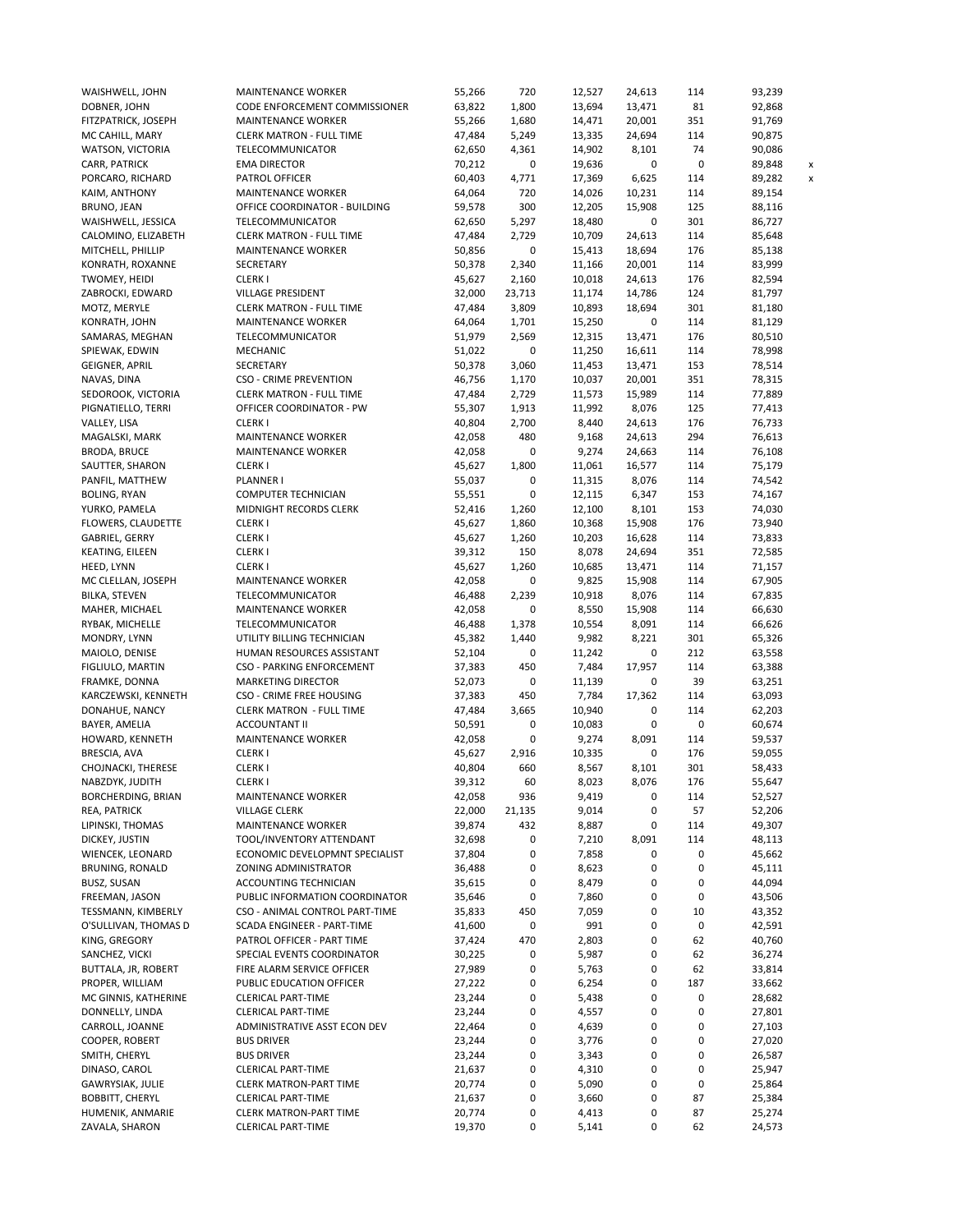| ST. JOHN, ANNETTE         | TELECOMMUNICATOR-PT            | 19,510 | 225         | 4,813       | 0      | 10          | 24,558           |
|---------------------------|--------------------------------|--------|-------------|-------------|--------|-------------|------------------|
| YOUNG, MEGAN              | TELECOMMUNICATOR-PT            | 19,510 | 225         | 4,663       | 0      | 62          | 24,460           |
| PROFFITT, CYNTHIA         | <b>CLERICAL PART-TIME</b>      | 19,370 | 0           | 4,823       | 0      | 62          | 24,255           |
| SEAMAN, DAVID             | <b>TRUSTEE</b>                 | 13,000 | 6,704       | 4,120       | 0      | 114         | 23,938           |
| <b>BESSE, KRISTI</b>      | TELECOMMUNICATOR-PT            | 19,510 | 225         | 4,077       | 0      | 0           | 23,813           |
| BERAN, DONNA              | <b>CLERICAL PART-TIME</b>      | 19,370 | 0           | 4,254       | 0      | 187         | 23,810           |
| SARVER, ASHLEY            | INTERN - ECONOMIC DEVELOPMENT  | 19,370 | 0           | 4,271       | 0      | 57          | 23,698           |
| <b>COSENTINO, CARY</b>    | <b>CLERICAL PART-TIME</b>      | 19,370 | 0           | 4,034       | 0      | 187         | 23,591           |
| O'DWYER, DANIEL           | SEASONAL II                    | 19,032 | 0           | 4,540       | 0      | 0           | 23,572           |
| SULLIVAN, LENORE          | <b>CLERICAL PART-TIME</b>      | 19,370 | 0           | 3,939       | 0      | 187         | 23,495           |
| POLUSKY, LAUREN           | <b>CLERICAL PART-TIME</b>      | 19,370 | 0           | 3,979       | 0      | 87          | 23,435           |
| HUGHES, BETH              | <b>WORK ORDER TECHNICIAN</b>   | 19,370 | 0           | 4,050       | 0      | 0           | 23,420           |
| URBANSKI, JENNIFER        | <b>CLERK MATRON-PART TIME</b>  | 19,435 | $\mathbf 0$ | 3,876       | 0      | 62          | 23,373           |
| KOT, ANN                  | <b>BUS DISPATCHER</b>          | 19,370 | 0           | 3,853       | 0      | 0           | 23,223           |
| KLOTZ, KARL               | TELECOMMUNICATOR-PT            | 18,886 | 0           | 4,164       | 0      | 0           | 23,051           |
| WILDER, JOY               | TELECOMMUNICATOR-PT            | 18,886 | 0           | 4,164       | 0      | 0           | 23,051           |
| HANNON, GREGORY           | <b>TRUSTEE</b>                 | 13,000 | 5,939       | 3,960       | 0      | 114         | 23,013           |
| WILAMOWSKI, LISA          | <b>CLERICAL PART-TIME</b>      | 19,370 | 0           | 3,571       | 0      | 0           | 22,941           |
| YOUNKER, PAMELA           | <b>CLERK MATRON-PART TIME</b>  | 18,304 | 0           | 3,905       | 0      | 39          | 22,249           |
| HOEFFERLE, SUSAN          | <b>CLERK-MATRON-PART TIME</b>  | 20,774 | 0           | 412         | 0      | 62          | 21,248           |
| REID, MARYANNE            | TELECOMMUNICATOR-PT            | 19,510 | 225         | 687         | 0      | 10          | 20,432           |
| TUGEND, ALLISON           | <b>CLERICAL PART-TIME</b>      | 15,496 | 0           | 4,785       | 0      | 87          | 20,368           |
| PALL, SUSAN               | MARKETING ASSISTANT            | 18,937 | $\mathbf 0$ | 1,290       | 0      | $\pmb{0}$   | 20,227           |
| KASPRZYK, KATHRYN         | <b>CLERICAL PART-TIME</b>      | 16,364 | 0           | 3,608       | 0      | 57          | 20,030           |
| HERNANDEZ, JESSICA        | TELECOMMUNICATOR-PT            | 19,510 | 225         | 292         | 0      | $\mathbf 0$ | 20,027           |
| SENESE, EUGENE            | PATROL OFFICER - PART TIME     | 18,712 | 422         | 668         | 0      | 0           | 19,802           |
| <b>BYRNE, NANCY</b>       | PROJ COOR MSC                  | 18,360 | 0           | 1,405       | 0      | 0           | 19,765           |
| FITZPATRICK, KAREN        | TELECOMMUNICATOR-PT            | 17,072 | 225         | 1,135       | 0      | 62          | 18,493           |
| MAHER, BRIAN              | <b>TRUSTEE</b>                 | 13,000 | 1,933       | 3,123       | 0      | 114         | 18,170           |
| ZIELINSKI, LARRY          | PATROL OFFICER - PART TIME     | 12,475 | 446         | 4,520       | 0      | 0           | 17,441           |
|                           | <b>SEASONAL II</b>             |        | 0           |             | 0      | 0           |                  |
| <b>BUNN, MATTHEW</b>      | SEASONAL II                    | 16,549 | $\mathbf 0$ | 55<br>2,958 | 0      | 0           | 16,604<br>16,374 |
| BALDOVIN, RAYMOND         |                                | 13,416 | 420         |             | 0      | 0           |                  |
| UNFILLED                  | PATROL OFFICER - PART TIME     | 12,475 |             | 3,411       |        |             | 16,305           |
| STAUNTON, THOMAS          | <b>TRUSTEE</b>                 | 13,000 | 0<br>0      | 2,796       | 0<br>0 | 201<br>201  | 15,997           |
| LEONI, PATRICIA           | <b>TRUSTEE</b>                 | 13,000 |             | 2,796       |        |             | 15,997           |
| SULLIVAN, LINDA           | SENIOR CENTER ASSISTANT        | 13,468 | 0           | 2,464       | 0      | 26          | 15,958           |
| GRADY, T.J.               | <b>TRUSTEE</b>                 | 13,000 | $\mathbf 0$ | 2,790       | 0      | 114         | 15,904           |
| SCHABERT, MICHAEL         | PATROL OFFICER - PART TIME     | 12,475 | 422         | 1,560       | 0      | 62          | 14,519           |
| UNFILLED                  | <b>INTERN- FINANCE</b>         | 13,410 | 0           | 1,026       | 0      | 0           | 14,436           |
| TAYLOR, ROBERT            | PATROL OFFICER - PART TIME     | 12,475 | 446         | 1,498       | 0      | 0           | 14,419           |
| SCHABERT, CHRISTOPHER     | PATROL OFFICER - PART TIME     | 12,475 | 422         | 1,027       | 0      | 7           | 13,930           |
| MAHONEY, DENNIS           | PATROL OFFICER - PART TIME     | 12,475 | 470         | 675         | 0      | 0           | 13,620           |
| MACIAS, RICHARD           | <b>CUSTODIAN</b>               | 12,622 | 0           | 929         | 0      | 0           | 13,550           |
| KOT, MICHAEL              | <b>BUS DRIVER</b>              | 12,622 | 0           | 571         | 0      | 0           | 13,193           |
| JAMES, WILLIAM            | <b>BUS DRIVER</b>              | 11,622 | 0           | 931         | 0      | 0           | 12,553           |
| MC KAY, DONALD            | <b>CCTV OPERATOR</b>           | 10,819 | 0           | 447         | 0      | 0           | 11,266           |
| UNFILLED                  | SEASONAL PW, 12 POSITIONS      | 10,430 | 0           | 798         | 0      | 0           | 11,228           |
| GENARDO, JOHNATHAN        | <b>CUSTODIAN</b>               | 9,546  | 0           | 730         | 0      | 0           | 10,276           |
| WAGNER, SUSAN             | ASST. HEALTH INSPECTOR         | 9,100  | 0           | 0           | 0      | $\Omega$    | 9,100            |
| BISHOP, AMY               | <b>CCTV OPERATOR</b>           | 8,182  | 0           | 626         | 0      | 0           | 8,808            |
| UNFILLED                  | <b>CCTV OPERATOR</b>           | 8,182  | 0           | 626         | 0      | 0           | 8,808            |
| ARTHURS, SANDRA           | COMMISSION SEC - CIVIL SERVICE | 7,748  | 0           | 622         | 0      | 0           | 8,370            |
| LORENZEN, TRACY ANN       | <b>METER READER</b>            | 6,800  | 0           | 732         | 0      | 233         | 7,765            |
| BATSCH, BARBARA           | <b>METER READER</b>            | 6,800  | 0           | 767         | 0      | 0           | 7,567            |
| <b>GRIFFIN, CHRISTINE</b> | <b>METER READER</b>            | 6,800  | 0           | 520         | 0      | 57          | 7,377            |
| MOLLER, LORIE             | <b>METER READER</b>            | 6,800  | 0           | 478         | 0      | 20          | 7,298            |
| KUBIK, KAREN              | <b>METER READER</b>            | 6,800  | 0           | 277         | 0      | 39          | 7,116            |
| LUKE, TYLER               | <b>METER READER</b>            | 6,800  | 0           | 40          | 0      | 0           | 6,840            |
| BOGUMIL, JOHN             | <b>BUS DRIVER</b>              | 6,734  | 0           | 83          | 0      | 0           | 6,817            |
| *SEE LIST BELOW           | CROSSING GUARDS, 33 POSITIONS  | 5,639  | 0           | 431         | 0      | 0           | 6,071            |
| MALY-POLITANO, DENISE     | <b>COMMISSION SEC - CRC</b>    | 3,874  | 0           | 430         | 0      | 0           | 4,304            |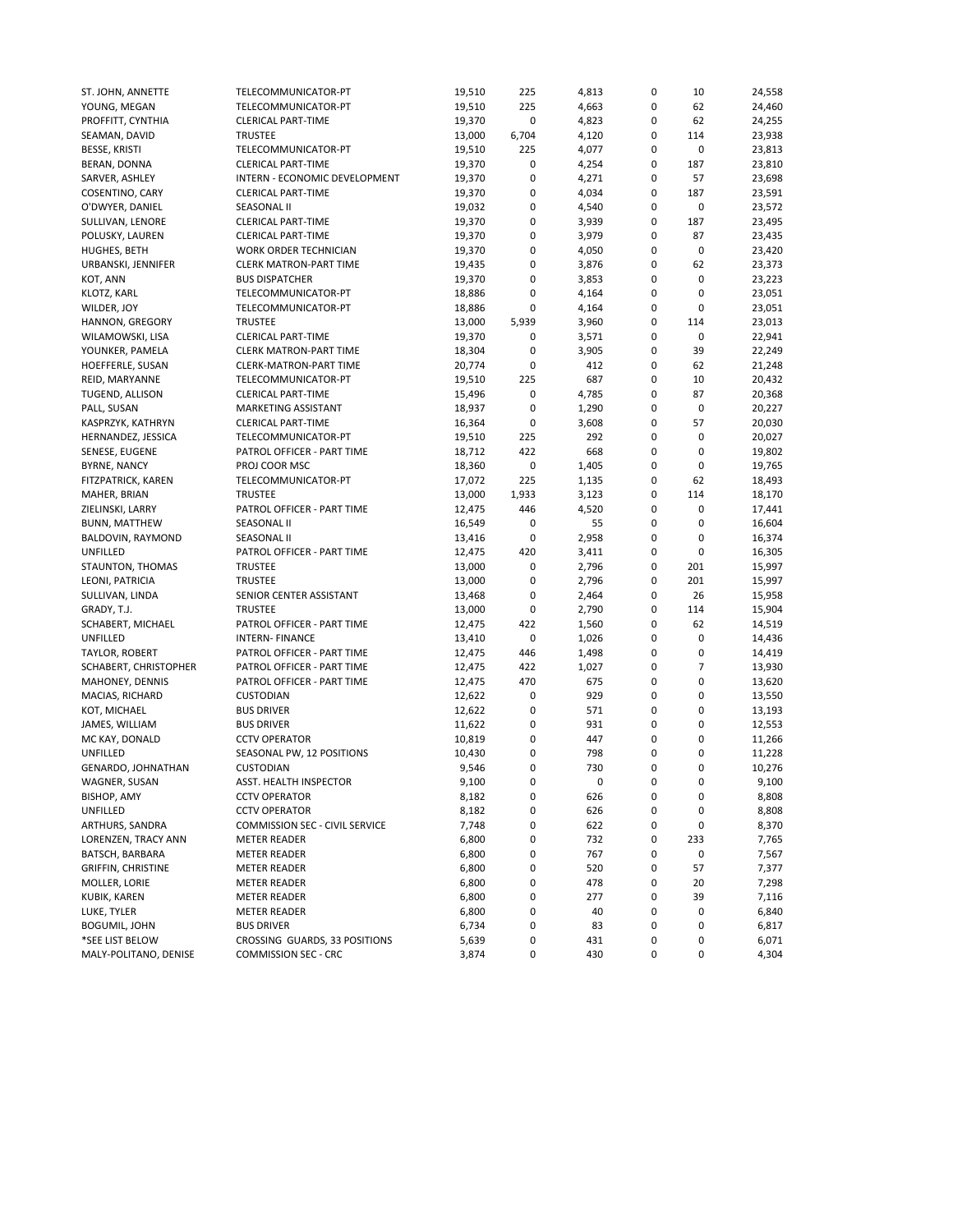| UNFILLED                  | <b>AUXILIARY OFFICER</b>              | 3,250 | 0  | 860 | 0        | 0           | 4,110 |
|---------------------------|---------------------------------------|-------|----|-----|----------|-------------|-------|
| PESTLIN, NORMAN           | COMMISSION SEC - VETERAN COMM         | 3,874 | 0  | 144 | 0        | 87          | 4,104 |
| HAMDEN, REEM              | COMMISSION SEC - LONG RG PNG          | 3,874 | 0  | 138 | 0        | 0           | 4,012 |
| UNFILLED                  | <b>INTERN MARKETING</b>               | 3,725 | 0  | 285 | 0        | 0           | 4,010 |
| TYSSEN, ROXANE            | <b>COMMISSION SEC - SISTER CITIES</b> | 3,874 | 0  | 23  | 0        | 7           | 3,903 |
| ERRANT, RYAN              | <b>AUXILIARY OFFICER</b>              | 3,250 | 0  | 496 | 0        | 0           | 3,746 |
| JALOWIEC, THOMAS          | <b>AUXILIARY OFFICER</b>              | 3,250 | 0  | 387 | 0        | 0           | 3,637 |
| <b>DEANE, PATRICK</b>     | <b>AUXILIARY OFFICER</b>              | 3,250 | 0  | 260 | 0        | $\Omega$    | 3,510 |
| FABISZAK, THERESA         | <b>AUXILIARY OFFICER</b>              | 3,250 | 0  | 249 | 0        | 0           | 3,499 |
| LEONARD, MICHAEL          | <b>AUXILIARY OFFICER</b>              | 3,250 | 0  | 249 | 0        | 0           | 3,499 |
| LONG, GEORGE              | <b>AUXILIARY OFFICER</b>              | 3,250 | 0  | 249 | 0        | 0           | 3,499 |
| NAVAS, MATTHEW            | <b>AUXILIARY OFFICER</b>              | 3,250 | 0  | 148 | 0        | 51          | 3,449 |
| KULIK, TIMOTHY            | <b>AUXILIARY OFFICER</b>              | 3,250 | 0  | 191 | 0        | 0           | 3,441 |
| TAYLOR, KEVIN             | <b>AUXILIARY OFFICER</b>              | 3,250 | 0  | 142 | 0        | 0           | 3,392 |
| CIOFFI, JAMES             | <b>AUXILIARY OFFICER</b>              | 3,250 | 0  | 99  | 0        | 0           | 3,349 |
| RIZZO, LAWRENCE           | <b>AUXILIARY OFFICER</b>              | 3,250 | 0  | 83  | 0        | $\mathbf 0$ | 3,333 |
| <b>BYRNE, NANCY</b>       | COMMISSION SEC - ECC                  | 2,012 | 0  | 154 | 0        | 87          | 2,252 |
| <b>KELLEY, JOHN</b>       | EMA PERSONNEL                         | 219   | 75 | 940 | 0        | 87          | 1,320 |
| MC CORKLE, PATRICIA       | EMA PERSONNEL                         | 219   | 0  | 629 | 0        | 0           | 848   |
| CARROLL, SCOTT            | EMA PERSONNEL                         | 219   | 0  | 602 | 0        | 7           | 827   |
| LAZZARA, ANGELO           | EMA PERSONNEL                         | 219   | 0  | 305 | 0        | $\mathbf 0$ | 523   |
| FRYDRYCH, MICHAEL         | EMA PERSONNEL                         | 219   | 0  | 239 | 0        | 0           | 458   |
| DEUTSCHER, WILLIAM        | <b>EMA PERSONNEL</b>                  | 219   | 0  | 134 | 0        | $\mathbf 0$ | 353   |
| LYNCH, JEFFREY            | <b>EMA PERSONNEL</b>                  | 219   | 0  | 107 | 0        | 0           | 326   |
| DAVIS, DONALD             | <b>EMA PERSONNEL</b>                  | 219   | 0  | 101 | 0        | 0           | 320   |
| <b>CLEMMER, STEPHEN</b>   | EMA PERSONNEL                         | 219   | 0  | 32  | 0        | 0           | 250   |
| ELLIOTT, TEGAN            | EMA PERSONNEL                         | 219   | 0  | 30  | 0        | 0           | 249   |
| JOHNSON, GREGORY          | EMA PERSONNEL                         | 219   | 0  | 23  | 0        | 0           | 242   |
| MICHALEC, JANICE          | EMA PERSONNEL                         | 219   | 0  | 18  | 0        | 0           | 237   |
| GALE, RICHARD             | <b>EMA PERSONNEL</b>                  | 219   | 0  | 18  | 0        | 0           | 237   |
| <b>EBERHARDT, STEPHEN</b> | <b>EMA PERSONNEL</b>                  | 219   | 0  | 17  | 0        | $\mathbf 0$ | 235   |
| <b>BARAJAS, JOHN</b>      | <b>EMA PERSONNEL</b>                  | 219   | 0  | 17  | 0        | 0           | 235   |
| ROBISON, DANIEL           | <b>EMA PERSONNEL</b>                  | 219   | 0  | 17  | 0        | $\mathbf 0$ | 235   |
| <b>BULGER, WAYNE</b>      | <b>EMA PERSONNEL</b>                  | 219   | 0  | 17  | 0        | 0           | 235   |
| HOLFORD, THERESA          | <b>EMA PERSONNEL</b>                  | 219   | 0  | 17  | 0        | 0           | 235   |
| <b>BUCK III, KENNETH</b>  | <b>EMA PERSONNEL</b>                  | 219   | 0  | 17  | 0        | 0           | 235   |
| ZABEL, RICHARD            | <b>EMA PERSONNEL</b>                  | 219   | 0  | 17  | 0        | 0           | 235   |
| STORINO, VICTOR           | <b>EMA PERSONNEL</b>                  | 219   | 0  | 17  | 0        | 0           | 235   |
| ROSENBERG, GREGORY        | <b>EMA PERSONNEL</b>                  | 219   | 0  | 17  | $\Omega$ | $\Omega$    | 235   |

#### \* CROSSING GUARDS

ANDREWS, MAUREEN ASTROWSKI, SR, LEONARD BUCKLEY, DONNA BUCKLEY, TERRENCE COSTA, SUSAN DEBUS, TAMI DOBEK, JOYCE DOODY, AUDREY FINLEY, BARBARA GANZER, MARYANN GIANCARLO, GAIL GIANCARLO, DENNIS GRAY, THERESE GREEN, MARY KAYE GRENDA, MARY GROVE, JULIE HERALD, THERESA JEFFRIES, MARIA JENCZMIONKA, DARIA JENCZMIONKA, SHARON KLAUS, CAROL KOLB, CLAUDIA LYNCH, DIANE NELSON, MARILYN REGAN, EILEEN SERAFIN, DONNA SULLIVAN, LENORE VANDERVLIET, MICHELE WYMAN, JUDITH ZALEWSKI, LAURA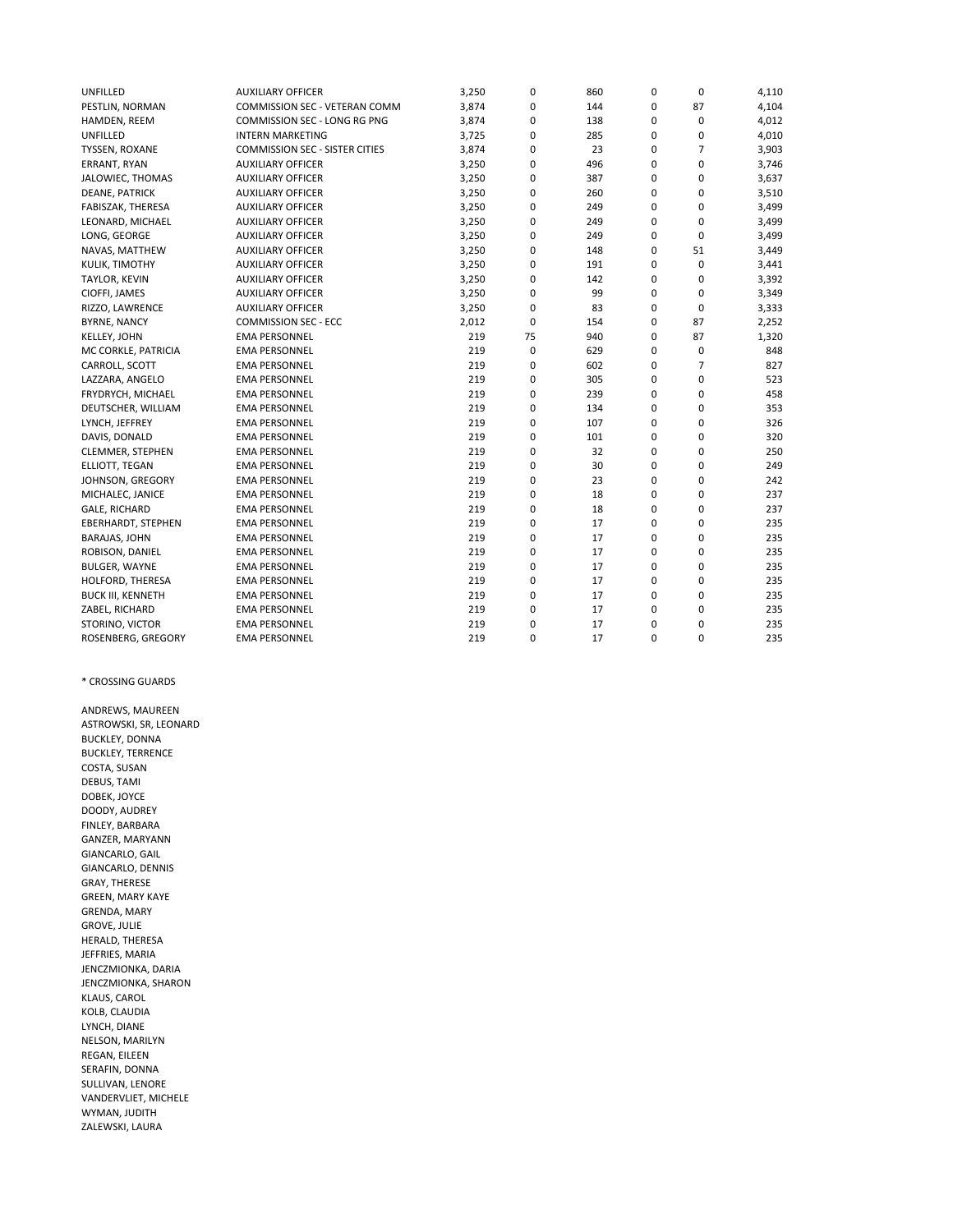### **Village of Tinley Park, Illinois Employee Compensation**

**April 30, 2013**

|                                         | No. of           | Pay      | Retirement | Health    |                 | <b>Total Hourly</b> |
|-----------------------------------------|------------------|----------|------------|-----------|-----------------|---------------------|
| <b>Position</b>                         | <b>Positions</b> | Rate     | /Pension   | Insurance | <b>Benefits</b> | Compensation        |
| <b>FIRE DEPARTMENT</b>                  |                  |          |            |           |                 |                     |
| <b>Assistant Chief-Fire</b>             | 4                | 20.17    | 2.55       |           |                 | 22.72               |
| Captain-Fire                            |                  | 7 17.62  | 2.23       |           |                 | 19.85               |
| Lieutenant-Fire                         |                  | 24 16.64 | 2.10       |           |                 | 18.74               |
| Engineer-Fire                           | 28               | 15.88    | 2.01       |           |                 | 17.89               |
| Engineer-Apprentice                     |                  | 15.12    | 1.91       |           |                 | 17.03               |
| Firefighter                             | 53               | 14.40    | 1.82       |           |                 | 16.22               |
| Probationary Firefighter, Certified     | 5.               | 11.20    | 1.42       |           |                 | 12.62               |
| Probationary Firefighter, Non-Certified |                  | 8.25     | 1.04       |           |                 | 9.29                |

These are the current rates paid to Fire Department personnel.

As they are paid on an hourly basis, the annual salary cannot be determined.

The hours fluctuate on on annual basis, depending on number and severity of responses.

Retirement/Pension includes 7.65% employer FICA contributions and 5% matching Village contribution to 457 Deferred Compensation Plan for members participating in the Plan. Employee elective contributions to the Plan do not result in additional compensation and are not included.

| <b>Active Appointments</b> |                             |                         |             |
|----------------------------|-----------------------------|-------------------------|-------------|
| <b>CUMMINS, SAMUEL</b>     | <b>Assistant Chief-Fire</b> | ANDERSON JR., MICHAEL   | Firefighter |
| KLOTZ, STEPHEN             | Assistant Chief-Fire        | BALE, RAYMOND           | Firefighter |
| SLEPSKI, THOMAS            | Assistant Chief-Fire        | <b>BELL, JOSEPH</b>     | Firefighter |
| DUNN, KRISTOPHER           | Captain-Fire                | BERAN, ROBERT           | Firefighter |
| ERWIN, DOUGLAS             | Captain-Fire                | <b>BEST, TIMOTHY</b>    | Firefighter |
| <b>GRIFFIN, TIMOTHY</b>    | Captain-Fire                | <b>BROOKS, TIMOTHY</b>  | Firefighter |
| REDA, DANIEL               | Captain-Fire                | <b>BULVAN, MARK</b>     | Firefighter |
| AUNE, GREGORY              | Lieutenant-Fire             | <b>BUSTOS, ARMANDO</b>  | Firefighter |
| <b>BOHLSEN, NICHOLAS</b>   | Lieutenant-Fire             | BYRNE, JAMES            | Firefighter |
| COTRANO, MARK              | Lieutenant-Fire             | CASNER, ADAM            | Firefighter |
| DE BIAS, DONALD            | Lieutenant-Fire             | COGLIANESE, MATTHEW     | Firefighter |
| DE MARIE, JAMES            | Lieutenant-Fire             | <b>CURTIS, STEVEN</b>   | Firefighter |
| DUESING, BRYAN             | Lieutenant-Fire             | DALUGA, JOSEPH          | Firefighter |
| FOREMAN, DENNIS            | Lieutenant-Fire             | DEADAM, ANTHONY         | Firefighter |
| FRENCH, JEFFREY            | Lieutenant-Fire             | DONLAN, THOMAS          | Firefighter |
| GASKILL JR, JAMES          | Lieutenant-Fire             | DUFFY, JOHN             | Firefighter |
| <b>GRIFFIN, STEVEN</b>     | Lieutenant-Fire             | DZIEKAN, THOMAS         | Firefighter |
| GUDYKA, BRYAN              | Lieutenant-Fire             | FEINBERG, JEREMY        | Firefighter |
| HAMILL, KENNETH            | Lieutenant-Fire             | FITZMAURICE, LIAM       | Firefighter |
| JOHNSON, BRIAN             | Lieutenant-Fire             | GRZESZKIEWICZ, RENEE    | Firefighter |
| MAZZIOTTA, ANTHONY P       | Lieutenant-Fire             | GRZESZKIEWICZ, STEVEN   | Firefighter |
| MURRAY JR, WILLIAM         | Lieutenant-Fire             | HAAGA, JOSEPH           | Firefighter |
| O'HAGAN, TIMOTHY           | Lieutenant-Fire             | HANNON, RYAN            | Firefighter |
| OWCZARSKI, JAMES           | Lieutenant-Fire             | HOLDEFER, KEVYN         | Firefighter |
| RANDALL, MATTHEW           | Lieutenant-Fire             | HOOPES, ANYAETTA        | Firefighter |
| REYNOLDS II, ROBERT        | Lieutenant-Fire             | HUGHES, MICHAEL         | Firefighter |
| RICHARDS, SHAWN            | Lieutenant-Fire             | HUGHES, DOUGLAS         | Firefighter |
| SLAGER, JASON              | Lieutenant-Fire             | HULTMAN, JON            | Firefighter |
| STUBE, CHRIS               | Lieutenant-Fire             | KAHNE, ANTHONY          | Firefighter |
| SWARTZENTRUBER, TODD       | Lieutenant-Fire             | <b>KRASNECK, THOMAS</b> | Firefighter |
| <b>BARRY, JOHN</b>         | Engineer-Fire               | KUSHNER, MICHAEL        | Firefighter |
| <b>BLOMBERG, THOMAS</b>    | Engineer-Fire               | KUSHNER, JEFFREY        | Firefighter |
| COLANGELO, JOHN            | Engineer-Fire               | MILAZZO, MICHAEL        | Firefighter |
| <b>CULBERTSON, ADAM</b>    | Engineer-Fire               | MOHAN, MATTHEW          | Firefighter |
| DONNELLY JR., THOMAS       | Engineer-Fire               | NAGLE, JOHN             | Firefighter |
| DONNELLY, SR, THOMAS       | Engineer-Fire               | PEDZIWIATR, STANLEY     | Firefighter |
| ELMER, MICHAEL             | Engineer-Fire               | PINNICK, JOSEPH         | Firefighter |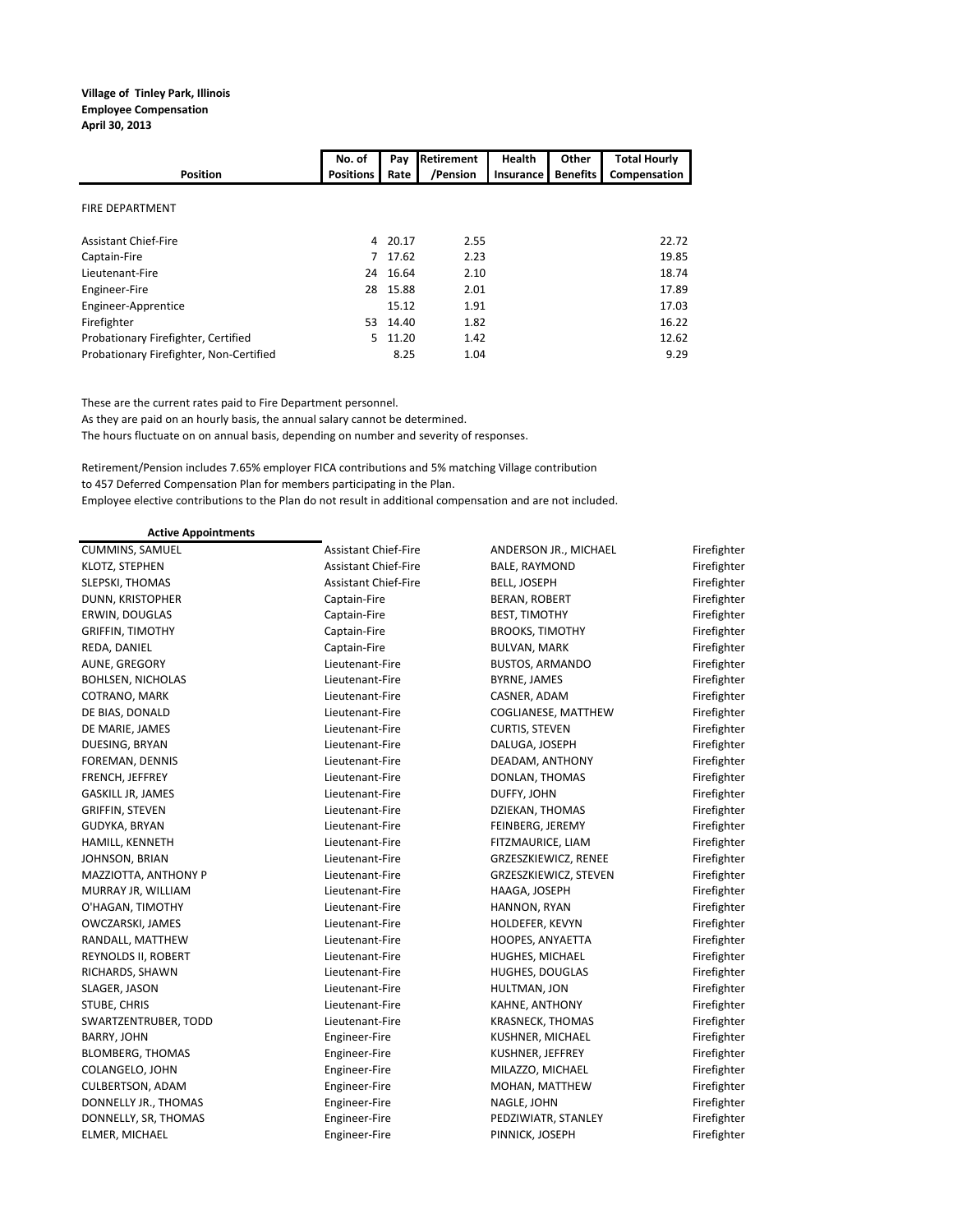GRANT, DANIEL Engineer-Fire Fire RABIDEAU, SCOTT<br>GRECO, JOSEPH Fighter-Fire REYES, PAUL WOOTEN, JAMES **Engineer-Fire** 

GILGENBERG, MICHAEL Engineer-Fire RABIDEAU, TODD Firefighter GRECO, JOSEPH Engineer-Fire REYES, PAUL Firefighter HICKEY, KEVIN Engineer-Fire ROEMER, BRADLEY Firefighter KOPYCINSKI, MICHAEL **Engineer-Fire Film Engineer-Fire** RONEY, NORMAN Firefighter LEIKEL, JAMES Firefighter Engineer-Fire Engineer-Fire RYGULA, JAMES Firefighter<br>MARIANOVICH, PETER Firefighter Engineer-Fire SCHELLHORN, ALAN Firefighter MARIANOVICH, PETER ENGINEER Engineer-Fire SCHELLHORN, ALAN SCHELLHORN, ALAN Firefighter<br>MAZZIOTTA, DANIEL Engineer-Fire SMULEVITZ, JOSEPH Firefighter MAZZIOTTA, DANIEL Engineer-Fire SMULEVITZ, JOSEPH Firefighter MESSINA, CHARLES Engineer-Fire STARKMAN, WAYNE Firefighter STRIPEIK, WILLIAM O'DETTE, JOSEPH Engineer-Fire TILLSON, CHRISTOPHER Firefighter O'DWYER, PATRICK Fire Engineer-Fire TONRA JR., THOMAS Firefighter OFTEDAHL, BRETT Engineer-Fire TURNER, JR., WILLIAM Firefighter PETERS, ERIC Engineer-Fire VACCARO, JASON Firefighter WIENKE, MATTHEW

RICHEY, WILLIAM **Engineer-Fire** DELESTOWICZ, MATTHEW Probationary Firefighter, Certified ROCK, GEORGE **Engineer-Fire** IWANAGA, JEFFREY Probationary Firefighter, Certified RUSS, CHARLES **Engineer-Fire** JOHNSON, MATTHEW Probationary Firefighter, Certified SKWARA, GRZEGORZ **Engineer-Fire** MOLLER, ADAM Probationary Firefighter, Certified WITTMAN, MICHAEL **Engineer-Fire** SETZKE, DAVID Probationary Firefighter, Certified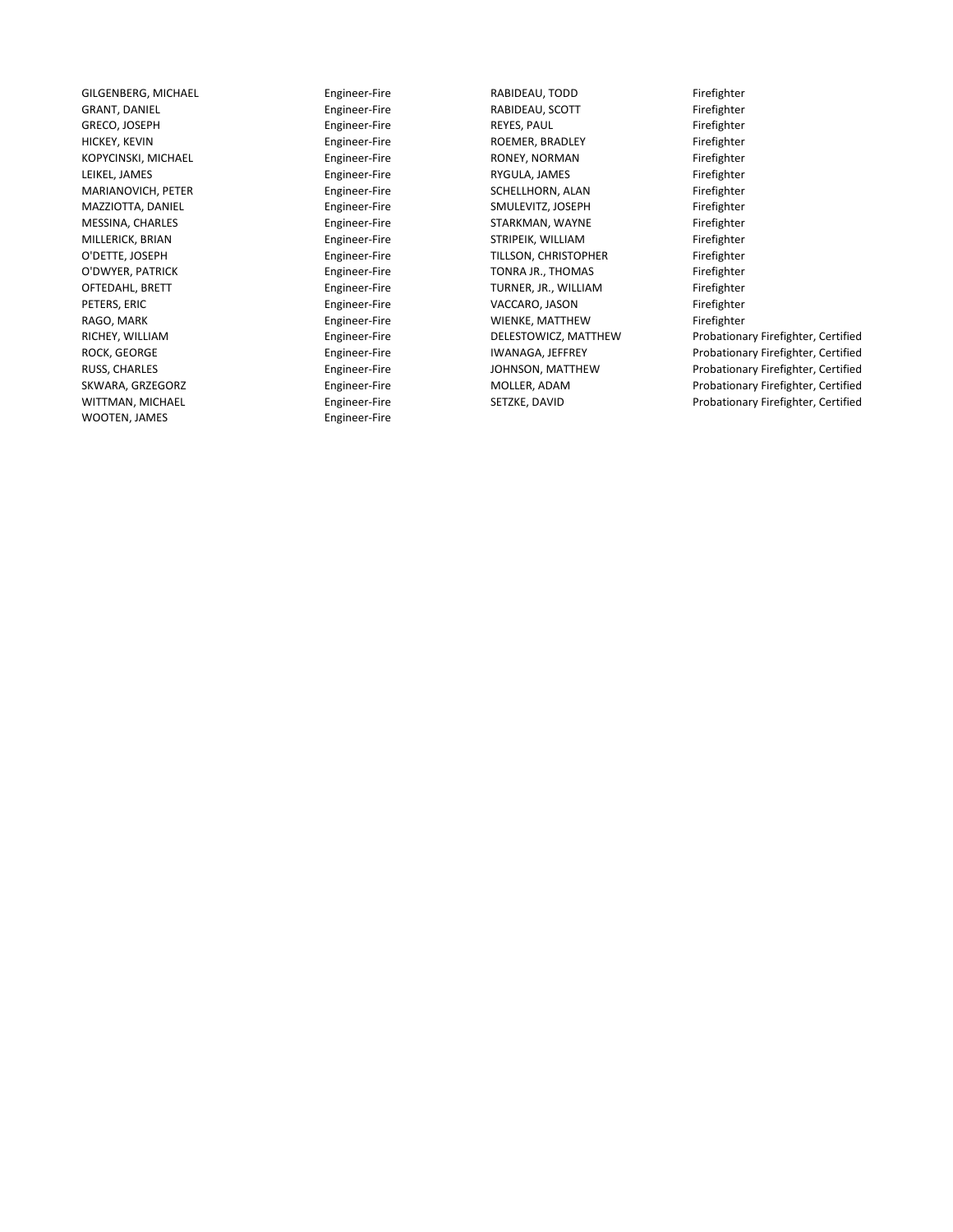**Tinley Park Public Library Employee Compensation April 30, 2013**

|                         |                                    |         | Retirement | <b>Health</b> | Other           | Total        |
|-------------------------|------------------------------------|---------|------------|---------------|-----------------|--------------|
| <b>Name</b>             | <b>Position</b>                    | Salary  | /Pension   | Insurance     | <b>Benefits</b> | Compensation |
| WOLFF, RICHARD          | LIBRARY ADMINISTRATOR              | 109,450 | 22,381     | 0             | 0               | 131,830      |
| O'DWYER, PATRICK        | <b>FACILITIES MANAGER</b>          | 78,874  | 15,955     | 17,779        | 87              | 112,694      |
| <b>KERSTEN, GLENN</b>   | REFERENCE LIBRARIAN                | 74,402  | 15,685     | 14,735        | 87              | 104,908      |
| KLAIN, PAUL             | REFERENCE LIBRARIAN                | 62,837  | 12,702     | 17,779        | 62              | 93,380       |
| DIENES, SUSAN           | LIBRARY ASST ADMINISTRATOR         | 77,126  | 15,916     | 0             | 0               | 93,042       |
| DUDECK, SHARON          | HEAD OF YOUTH SERVICES             | 65,000  | 13,357     | 7,179         | 87              | 85,622       |
| FAULKNER, BETH          | REFERENCE LIBRARIAN                | 57,346  | 11,684     | 11,491        | 87              | 80,608       |
| LOWE, JENNIFER          | YOUNG ADULT LIBRARIAN              | 56,534  | 11,476     | 11,974        | 87              | 80,071       |
| BERAN, KAREN            | PUBLIC INFO. & GRAPHICS MGR        | 60,320  | 12,325     | 7,179         | 87              | 79,910       |
| LAUREN, ROBIN           | REFERENCE DEPARTMENT HEAD          | 60,934  | 12,543     | 5,642         | 87              | 79,205       |
| ANHALT, JOY             | HEAD OF TECHNICAL SERVICES         | 60,923  | 12,540     | 5,642         | 87              | 79,192       |
| ANDROS, ANTHONY         | VIRTUAL SERVICES LIBRARIAN         | 53,352  | 9,856      | 14,141        | 87              | 77,436       |
| PANFIL, DIANE           | <b>BUSINESS OFFICE MGR-BEN COR</b> | 59,384  | 12,029     | 0             | 0               | 71,413       |
| ANDERSON, REBECCA       | YOUTH SERVICES LIBRARIAN           | 44,429  | 8,875      | 14,735        | 115             | 68,154       |
| HEINEMANN, FRANCES      | <b>OUTREACH SERVICES MANAGER</b>   | 55,328  | 11,432     | 0             | 0               | 66,760       |
| PYRZYNSKI, MARYANN      | <b>CIRCULATION DEPT. HEAD</b>      | 54,080  | 11,028     | 0             | 0               | 65,108       |
| WILLIAMS, LYNETTE       | <b>BUSINESS OFFICE ASSISTANT</b>   | 37,107  | 8,182      | 12,772        | 57              | 58,117       |
| BEAUCHAMP, SHARON       | TECHNICAL SERVICES/ACQUISITION     | 36,670  | 7,383      | 11,974        | 87              | 56,114       |
| DOSTAL, GRAHAM          | REFERENCE LIBRARIAN                | 44,429  | 9,797      | 0             | 0               | 54,225       |
| KONRATH, JOANNE         | TECHNICAL SERVICES CLERK           | 38,501  | 7,855      | 7,179         | 87              | 53,621       |
| AHMAD, RAKHSHANDA       | YOUTH SERVICES ASSISTANT           | 39,645  | 6,134      | 5,481         | 16              | 51,275       |
| TYRUS, MARY             | <b>CIRCULATION ASSISTANT</b>       | 37,440  | 7,677      | 4,922         | 32              | 50,071       |
| <b>BAILEY, SUSAN</b>    | MKT & COMM.OUTREACH SPECIALIST     | 42,827  | 5,383      | 0             | 0               | 48,211       |
| <b>BUTACAN, CLARICE</b> | YOUTH SERVICES LIBRARIAN           | 33,322  | 7,347      | 0             | 0               | 40,669       |
| SERAFINO, TRACY         | <b>CIRCULATION ASSISTANT</b>       | 33,072  | 4,493      | 0             | 0               | 37,565       |
| LUKICH, AMY             | YOUTH SERVICES ASSISTANT           | 25,646  | 5,454      | 0             | 0               | 31,100       |
| TAMBURO, JAMES          | <b>BUILDING MAINTENANCE</b>        | 24,882  | 5,066      | 0             | 0               | 29,948       |
| MC CABE, KATHRYN        | <b>CIRCULATION ASSISTANT</b>       | 24,804  | 4,550      | 0             | 0               | 29,354       |
| KELLY DONOVAN, LINDA    | <b>CIRCULATION ASSISTANT</b>       | 24,804  | 4,287      | 0             | 0               | 29,091       |
| PATTERSON, LISA         | REFERENCE ASSISTANT                | 21,913  | 5,230      | 0             | 0               | 27,143       |
| FORTO, ROSEMARIE        | REFERENCE LIBRARIAN                | 22,214  | 4,898      | 0             | 0               | 27,113       |
| MORRISON, CANDICE       | <b>TECHNICAL SERVICES CLERK</b>    | 21,856  | 4,810      | 0             | 0               | 26,666       |
| CARPENTER, KATHLEEN     | <b>CIRCULATION CLERK</b>           | 21,359  | 5,057      | 0             | 0               | 26,416       |
| ZIEMBA, CAROL           | YOUTH SERVICES ASSISTANT           | 21,372  | 4,967      | 0             | 0               | 26,339       |
| JAWOR, DENISE           | <b>CIRCULATION ASSISTANT</b>       | 20,670  | 4,476      | 0             | 0               | 25,146       |
| LILLY, JENNIFER         | REFERENCE ASST/ILL CLERK           | 19,178  | 4,348      | 0             | 0               | 23,525       |
| PALYS, KAREN            | TECHNICAL SERVICES CLERK           | 18,993  | 3,880      | 0             | 0               | 22,873       |
| PALMERA, VIRGINIA       | <b>ILL CLERK</b>                   | 20,389  | 2,317      | 0             | 0               | 22,707       |
| CANNON, DOROTHY         | TECHNICAL SERVICES CLERK           | 18,343  | 4,096      | 0             | 0               | 22,439       |
| BABJAK, WENDY           | <b>CIRCULATION CLERK</b>           | 18,845  | 3,465      | 0             | 0               | 22,310       |
| <b>CURTIS, YVETTE</b>   | YOUTH SERVICES ASSISTANT           | 20,761  | 956        | 0             | 0               | 21,717       |
| <b>BROWN, KATHLEEN</b>  | REFERENCE LIBRARIAN                | 19,438  | 1,487      | 0             | 0               | 20,925       |
| PARISI, ELLEN           | CIRCULATION ASSISTANT              | 16,536  | 3,306      | 0             | 0               | 19,842       |
| LAKEBERG, KATHLEEN      | <b>CIRCULATION CLERK</b>           | 16,172  | 3,618      | 0             | 0               | 19,790       |
| PALYS, KEVIN            | <b>CIRCULATION CLERK</b>           | 15,938  | 3,306      | 0             | 0               | 19,244       |
| POTEMPA, PAMELA         | PUBLIC INFO. & GRAPHICS CLERK      | 15,860  | 3,018      | 0             | 0               | 18,878       |
| TUCKER, JOHN            | LIBRARY CLERK II                   | 15,392  | 1,156      | 0             | 0               | 16,548       |
| CONCANNON, JEAN         | <b>CIRCULATION CLERK</b>           | 13,437  | 3,109      | 0             | 0               | 16,546       |
| SCOTT, MARY ELLEN       | <b>BOOKMOBILE CLERK</b>            | 12,316  | 1,040      | 0             | 0               | 13,356       |
| FRIEL, CAROL            | YOUTH SERVICES ASSISTANT           | 12,402  | 949        | 0             | 0               | 13,351       |